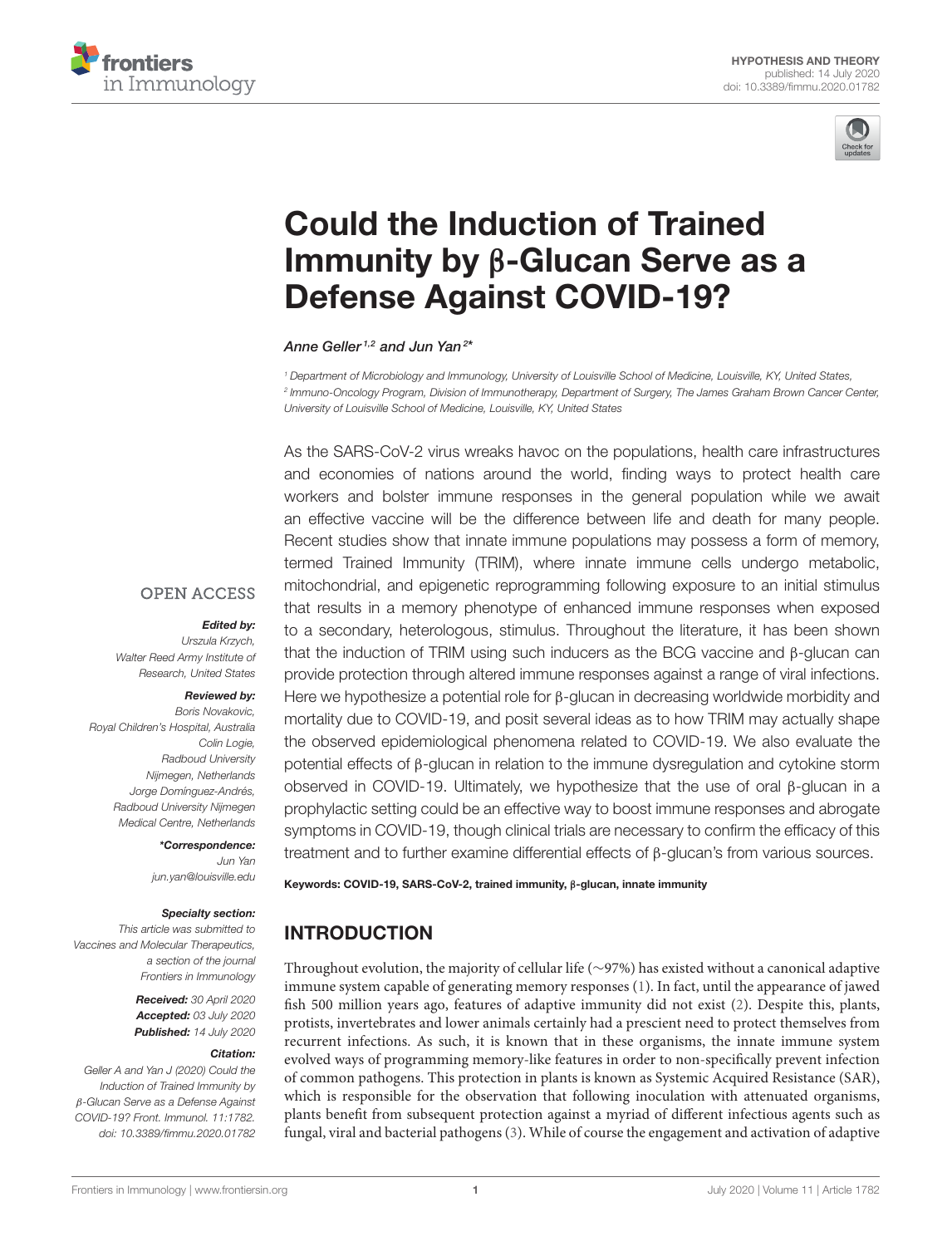immune responses in humans to protect against sinister infectious agents such as the SARS-CoV-2 virus is important, in seeking ways to quickly protect human life, we stand to learn a great deal from our evolutionary immunological origins in memory-like innate immune responses.

The formal principle of TRIM in humans has been recognized for almost a century, where the first recognized study of TRIM came from Sweden in 1934 and showed that infants given the Bacille Calmette-Guérin (BCG) vaccine against Mycobacterium tuberculosis (TB) had an increased survival rate compared to unvaccinated infants, which could not only be attributed to being immune to TB [\(4\)](#page-7-3). In the late 90s several studies came out that explored the protective effects of β-Glucan, BCG and other vaccines against non-specific secondary pathogens that further supported the concept of TRIM [\(5–](#page-7-4)[10\)](#page-7-5). More recently, a 2017 study in Denmark showed that early administration of BCG was associated with a reduced mortality rate of 38% within the neonatal period [\(11\)](#page-7-6). Though the BCG vaccine has gained the most general attention as a known inducer of TRIM, there are several other compounds that also act as potent initiators of TRIM. One such inducer is β-glucan, which is a naturally occurring polysaccharide found in the cell wall of yeast, bacteria and fungi. Like the BCG vaccine, β-glucan is known to induce a phenotype of TRIM, though the mechanism of action is known to be different from BCG.

Following exposure to β-glucan, innate immune cells undergo epigenetic reprogramming that results in cellular activation, augmented cytokine production, and changes in metabolic function that include increased aerobic glycolysis in addition to dose-dependent changes in oxidative phosphorylation [\(12,](#page-7-7) [13\)](#page-7-8). Alterations in histone methylation and acetylation are important epigenetic alterations that occur which are responsible for the positive regulation of gene expression. When these "trained" cells then come into contact with heterologous secondary stimuli they are programmed to produce a more robust immune response [\(14,](#page-7-9) [15\)](#page-7-10). Accordingly, studies have shown that following treatment with β-glucan, mice were more resistant to bacterial infections such as Staphylococcus aureus [\(16\)](#page-7-11) and parasitic infections such as Leishmania braziliensis [\(17\)](#page-7-12). Importantly, β-glucans of various sources have also been widely shown to have significant antiviral effects, and have been shown to decrease the severity of both upper and lower respiratory tract viral infections [\(18–](#page-7-13)[24\)](#page-7-14). We posit that these anti-viral effects could likely be due to the induction of TRIM, though more definitive research is needed to determine whether the general immune stimulatory effects of β-glucans or the induction of TRIM is directly responsible.

As of June 24, 2020, 9.4 million people have been diagnosed with a confirmed case of COVID-19, hundreds of thousands of people have been hospitalized, and over 481,000 people have died worldwide. COVID-19 has presented the modern world with a challenge that global health-care infrastructures have not seen in over a century since the 1918 Spanish influenza pandemic. Though there are several promising vaccine candidates on the horizon, it cannot be expected that a vaccine against SARS-CoV-2 will bring any proximate relief, which indicates that in the interim, it is necessary to focus on effective and easily deployed therapeutics to increase immunity against SARS-CoV-2. Accordingly, several studies have been quickly initiated to investigate whether the induction of TRIM, through the administration of the BCG vaccine, can help protect against COVID-19. On March 30, 2020, the BRACE trial was initiated in Australia, which aimed to give the BCG vaccine to up to 4,170 healthcare workers in order to determine if BCG vaccination can reduce the incidence and severity of COVID-19 during the 2020 pandemic. Due to the excitement and promise of this trial, on May 3, 2020, the Bill and Melinda Gates Foundation gave a 10-million-dollar grant to expand this trial to 10,000 healthcare workers. In support of this study, one epidemiological investigation by Miller et al., has shown a correlation between the universal BCG vaccination policy and reduced morbidity and mortality due to COVID-19 [\(25\)](#page-7-15).

While the excitement regarding the use of BCG as a prophylactic treatment for COVID-19 is warranted, considering that β-glucan can be administered orally, has an extremely high safety profile, does not require a person to access healthcare to receive the treatment, and is known to act similarly to the BCG vaccine in terms of augmenting innate immune responses, there is a strong argument to be made in favor of the use of βglucan to prophylactically treat against COVID-19 as well. Herein, we will highlight the known anti-viral impacts of β-glucan, review the known mechanisms of β-glucan-induced TRIM that could lead to protection against COVID-19, and present our personal view about the immune response to SARS-CoV-2 in the scope of TRIM. Additionally, though there is strong evidence to support the use of β-glucan as an anti-viral agent, COVID-19 has presented with a unique clinical course that involves the development of cytokine storm and thromboembolic events which often lead to mortality. As such, it is also important to consider that the immunostimulatory effects of β-glucan could be detrimental to the subset of patients who do develop cytokine storm and hyperinflammation, and so further research and understanding of the anti-viral mechanisms of β-glucan are needed before conclusions are made, which will also be discussed.

### NATURAL COMPOUND β-GLUCAN

#### **Overview**

β-Glucans are a heterogenous group of polysaccharides found abundantly in the cell walls of yeast, bacteria and fungi. They are made of glucose molecules linked together by  $(1-3)$ ,  $(1-4)$ or (1–6) β-glycosidic bonds, with varying branching structures coming off of the linear backbone. Despite the rich diversity of glucan structures, only β-glucans that consist of a β(1, 3) linked D-glucose backbone with  $β(1, 6)$  branching side chains are classified as biological response modifiers, and are known to have immunogenic properties [\(26,](#page-7-16) [27\)](#page-7-17). The majority of these immunogenic β-glucans are purified from fungus and yeast. Importantly, unlike other natural products, β-glucans preserve their bioactivity even after oral digestion [\(28\)](#page-7-18). In the human diet, β-glucans are abundantly found where oat, barley, wheats, yeasts, and certain mushrooms are rich sources of β-glucan. One cooked cup of oatmeal can have up to 2 mg of β-glucan, however for reference, therapeutic oral doses of β-glucan can contain up to 500 mg [\(29\)](#page-7-19). Orally administered β-glucan is thought to mediate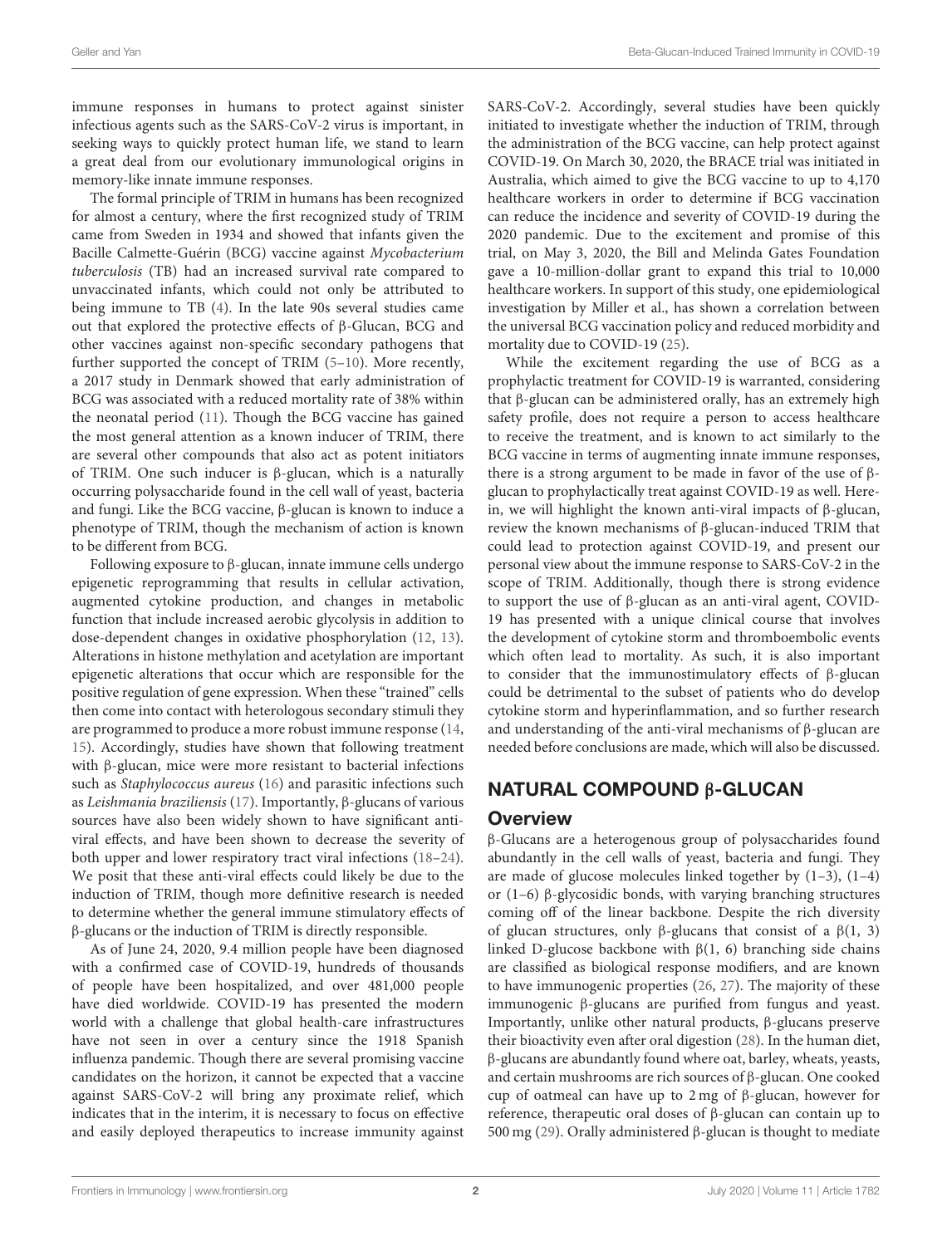immunogenicity through receptor-mediated interactions with M cells which translocate luminal immunogens into Peyer's patches, which then interact with resident macrophages and dendritic cells (DCs) [\(30\)](#page-7-20). Another mechanism is through direct interaction of β-glucan and DCs in Peyer's patches whose projections may extend through the apical epithelial cells and into the intestinal lumen [\(31,](#page-7-21) [32\)](#page-7-22). Once β-glucans reach gastrointestinal macrophages, they will travel through the bloodstream or lymph system to target the bone marrow, spleen and lymph nodes [\(33\)](#page-7-23).

There have been several routes of administration studied regarding β-glucan that include oral, intra-muscular (IM), intra-venous (IV), intra-nasal (IN), and intra-peritoneal (IP) administration. A particular challenge to research on β-glucan is the relative diversity of route of administration, which can lead to very different effects. While in animal studies IM and IP administration are relatively simple, in a human population these routes could be considered too invasive. For this reason, the majority of human studies conducted using β-glucan have used oral β-glucan. As discussed above, oral administration β-glucan is shown to exert immunogenic properties, however it is likely that the systemic administration of β-glucan through either IV or IM routes would result in more pronounced effects. Weighing the immuno-stimulatory function vs. the ease and safety of administration is certainly important, however in this context further studies are needed to determine the best approach [\(34\)](#page-8-0).

### KNOWN ANTI-VIRAL PROPERTIES OF β-GLUCAN

#### Antiviral Properties of β-Glucan in Animal Studies

Along with the long list of anti-pathogenic bacterial properties, β-glucan has also shown promising anti-viral properties [\(19–](#page-7-24) [21,](#page-7-25) [35\)](#page-8-1). With regards to relevance to COVID-19, β-glucan has shown marked efficacy in abating viruses that impact the upper and lower respiratory tracts and those that culminate in a viral pneumonia. For example, one study showed that the administration oral β-glucan to pigs 3 days prior to infection with swine influenza virus (SIV) decreased the severity of microscopic lung lesions induced by SIV and decreased the detectable SIV nucleic acid present within the lungs days 5, 7, and 10 post-inoculation. Interferon gamma (IFN-γ) and nitric oxide (NO) levels were significantly increased in the bronchoalveolar lavage fluid from the β-glucan treated pigs [\(20\)](#page-7-26). Enhanced anti-influenza properties have also been observed in mice that have been administered β-glucan, where Vetvicka et al., showed that a 2-week regimen of oral of β-glucan resulted in decreased mortality due to influenza infection. The suppression of phagocytosis is a well-known feature of influenza infections, which significantly contributes to disease pathogenesis, and importantly, this study showed that β-glucan increased the phagocytic capacity of neutrophils [\(36\)](#page-8-2). β-Glucan was also shown to increase the production of IL-1β, TNF-α, and IFN- $\gamma$  in peripheral blood, and potentiated the antibody response to influenza infection as compared to controls. Viral titers were shown to be significantly reduced after day 1 post-infection, with viral levels shown to be specifically lowered in heart tissues [\(19\)](#page-7-24). In agreement with these studies, reports show that in addition to enhanced cytokine functions, a potential mechanism of increased protection from upper and lower respiratory viral infections could be due to increased number, phagocytic capacity and lysosomal enzymatic activity of alveolar macrophages (AMs) [\(37\)](#page-8-3). These changes to the function and number of AMs may play a very important role in effective viral clearance within the lungs. A study conducted by Medina-Gall et al. that used zebrafish intraperitoneally injected with β-glucan and then subsequently challenged with spring viremia of carp virus (SVCV), a deadly virus that causes significant mortality in carp populations, supported this. Here they showed that β-glucan treated fish exhibited a significant increase in survival at 14 days posttreatment [\(23,](#page-7-27) [38,](#page-8-4) [39\)](#page-8-5).

### Antiviral Properties of β-Glucan in Human Studies

Human studies confirm these findings in animals, where yeast (1, 3)-(1–6) β-glucan was shown to decrease the severity of physical symptoms of upper respiratory tract infections (URTI) [\(24\)](#page-7-14). This study was also shown to decrease the systolic and diastolic blood pressure of participants receiving β-glucan. This may have specific implications for the use of β-glucan in the setting of COVID-19, as patients with the most severe symptoms requiring intensive care unit (ICU) treatment were shown to have significantly increased blood-pressure compared to those not needing ICU care [\(40\)](#page-8-6). Another study using βglucan from the Pleurotus ostreatus mushroom significantly reduced the incidence of lower respiratory tract infections and the frequency of the flu and flu-like disease in children [\(18\)](#page-7-13). A study in older adults age 50-70 who received a β-glucan supplement for 90 days exemplified the protective effects of β-glucan in this high-risk group. Here the number of days that a patient experienced symptoms of a URTI was decreased. The blood from treated individuals also showed increased IFNγ [\(35\)](#page-8-1). Finally, in two double-blind, randomized, placebocontrolled studies, orally administered yeast-derived β-glucan was shown to significantly reduce the number of common cold episodes by 25% and led to a milder progression of severe common cold episodes [\(41,](#page-8-7) [42\)](#page-8-8). Though of course the symptoms and outcomes of COVID-19 are known to be far more severe than a "common cold" there is evidence here that the administration of β-glucan could lead to a decrease in the severity and an improvement of outcomes, especially in the most vulnerable populations.

It must be noted that in these animal and human studies, βglucan is shown to impact the immune response which likely benefits anti-viral responses, but it not examined whether these effects are a result of TRIM or a result of β-glucan directly stimulating immune cells which leads to better viral control. Moving forward, studies using β-glucan in viral settings should seek to make this important distinction. This is especially important because if a TRIM-mediated mechanism is at play, the use of β-glucan as a prophylactic would be the indicated clinical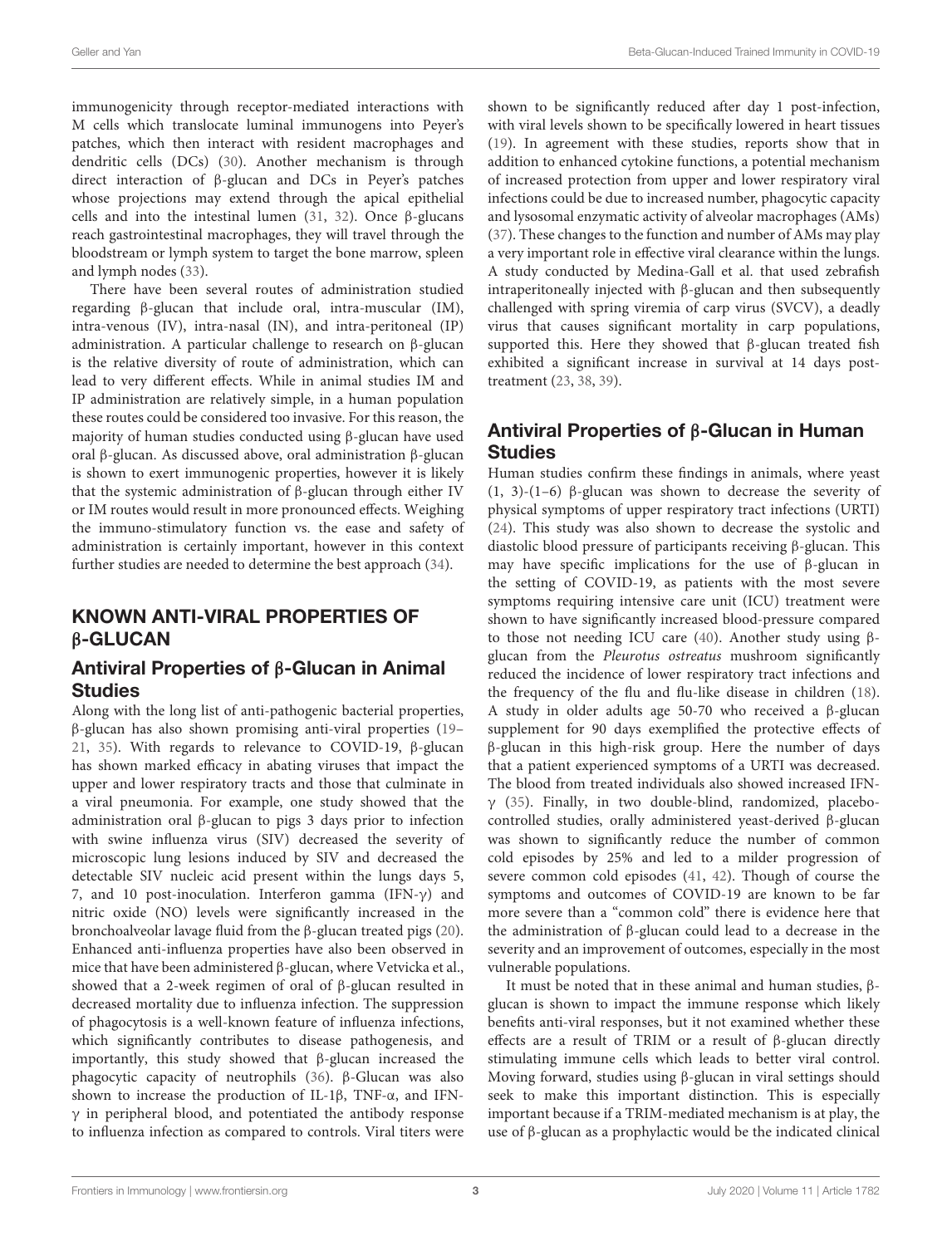course, however if it is due to direct immuno-stimulatory effects, β-glucan could be used as a therapeutic.

#### TRAINED INNATE IMMUNITY (TRIM)

#### What Is TRIM?

While β-glucan itself causes direct stimulation of immune responses, β-glucan has also been known to act as a training agent which results in amplified immune responses when these trained cells are exposed to a secondary, heterologous, stimulus. Evolutionarily speaking, living multicellular organisms have long been fighting off fungal and bacterial pathogens, and so overtime, it makes sense that organisms lacking adaptive responses would devise a way to protect themselves against these repeated infections. That anti-fungal and bacterial TRIM was likely retained in higher vertebrates, resulting in the TRIM observed following administration of β-glucan or other elements that resemble fungal and bacterial antigens.

Animal studies using β-glucan support the paradigm of TRIM, where exposure to β-glucan followed by a secondary infection with Staphylococcus aureus results in protection against the pathogen [\(5\)](#page-7-4). As Netea et al. points out in his excellent recent review article on TIRIM, models of TRIM using various training agents have shown protection against a host of relevant lethal pathogens such as Streptococcus pneumonia, Toxoplasma gondii, Escherichia coli, and rotavirus [\(43](#page-8-9)[–46\)](#page-8-10). Further, the various examples of the BCG vaccine and β-glucan affording protection against secondary infections, such as Candida albicans, in a macrophage specific manner, ultimately leads to the idea that the exposure of innate immune cells, specifically myeloid cells, to specific training stimuli results in a non-specific immune protection [\(7,](#page-7-28) [9,](#page-7-29) [17,](#page-7-12) [47,](#page-8-11) [48\)](#page-8-12).

Human studies further support the idea that the induction of non-specific immunity following exposure to an unrelated primary pathogen is driven by innate immune cells. For example, the presence of a latent herpesvirus infection has been shown to protect from future infections against Listeria monocytogenes and Yersinia pestis in a macrophage dependent manner [\(46,](#page-8-10) [49\)](#page-8-13). This data holistically points to the concept that by stimulating the immune response with one pathogen, it is possible to fortify it against infection by another. With this understanding, it is possible to take advantage of such immune responses by using a stimulant, such as β-glucan, that does not actually make an individual sick, but does have the benefit of generating primed immune cells that will respond to a host of lethal infections.

### The Mechanisms of TRIM

Innate immune memory primarily involves macrophages and monocytes, though DCs, and Natural Killer cells (NKs) have also been shown to be involved in TI [\(14,](#page-7-9) [50,](#page-8-14) [51\)](#page-8-15). It has been observed that the effects of TRIM can last for weeks to months, which led to the question of whether cells in the periphery were themselves trained, or whether the administration of a training agent such as β-glucan could impact the bone marrow (BM) which may lead to a more lasting TRIM phenotype. Further, considering that many of the cells known to be involved in TRIM are terminally differentiated, and thus unable to pass their phenotype

on to their progeny, it was hypothesized that HSCs may be impacted. Accordingly, it was shown that the administration of intraperitoneal β-glucan treatment results in a biased expansion of Lin-Sca1+cKit+ (LSKs) and Multipotent Myeloid Progenitor 3 (MPP3) HSCs in the BM which are skewed toward the myeloid lineage through GM-CSF and IL-1 [\(52\)](#page-8-16). In mice treated with β-glucan, the induction of a systemic inflammation using LPS resulted in increased responsiveness and cytokine production from these cells that was seen to last for up to 1 month [\(53\)](#page-8-17). This education and alteration of HSCs in the BM is responsible for the generation of "central" memory which creates a repertoire of innate cells possessing innate immune memory features, which then migrate to peripheral tissues to generate peripheral memory [\(46,](#page-8-10) [54\)](#page-8-18).

### Epigenetic Regulation of TRIM Relating to Antiviral Responses

While the molecular mechanisms of TRIM are still being elucidated, data suggests that epigenetic, metabolic, and mitochondrial alterations each play an integral role. In addition to the described pathways of Dectin-1 activation leading to increased cytokine release, activation of the Dectin-1 receptor by β-glucan also causes important changes to the epigenetic status of immune gene promoters. An example of the epigenetic priming induced by β-glucan is that upon Dectin-1 activation, nuclear factor of activated T-cells (NFAT-1) is dephosphorylated, which results in its translocation through the nuclear membrane. NFAT-1 mediates β-glucan-driven epigenetic training by upregulating immune gene-priming long non-coding RNAs (IP-incRNAs) which culminates in increased levels of trimethylation of histone H3 at lysine 4 (H3K4me3) at promoter sites [\(14,](#page-7-9) [55\)](#page-8-19). High levels of H3K4me3 are associated with robust levels of gene expression, and so this epigenetic effect results in more vigorous cytokine production upon re-stimulation of β-glucan-primed immune cells [\(56\)](#page-8-20). Such epigenetic modifications driven by β-glucan result in inflammatory genes that are ideally positioned to be rapidly activated by secondary infections or stimuli, such as a virus.

The anti-viral effects of epigenetic reprogramming due to the induction of TRIM have already been supported in the context of training the immune response with the BCG vaccine, and so it is likely that β-glucan works in the same way. In a study by Arts et al. it was shown that the BCG vaccine protected from experimental viral infection through the induction of genomewide epigenetic reprogramming and the upregulation of IL-1β [\(57\)](#page-8-21). An important note about this experiment is that while the authors used the BCG vaccine to induce TRIM, β-glucan driven TRIM also shows epigenetic regulations that lead to an increased production of IL-1β, indicating that it is likely βglucan administration would have shown similar effects [\(58,](#page-8-22) [59\)](#page-8-23). Additionally, in this experiment, an attenuated strain of the yellow fever virus vaccine was used. Yellow fever is a member of the Flavivirus genus, which are a group of single stranded positive sense RNA viruses. Considering that coronaviruses are also positive sense RNA viruses, there is reason to believe that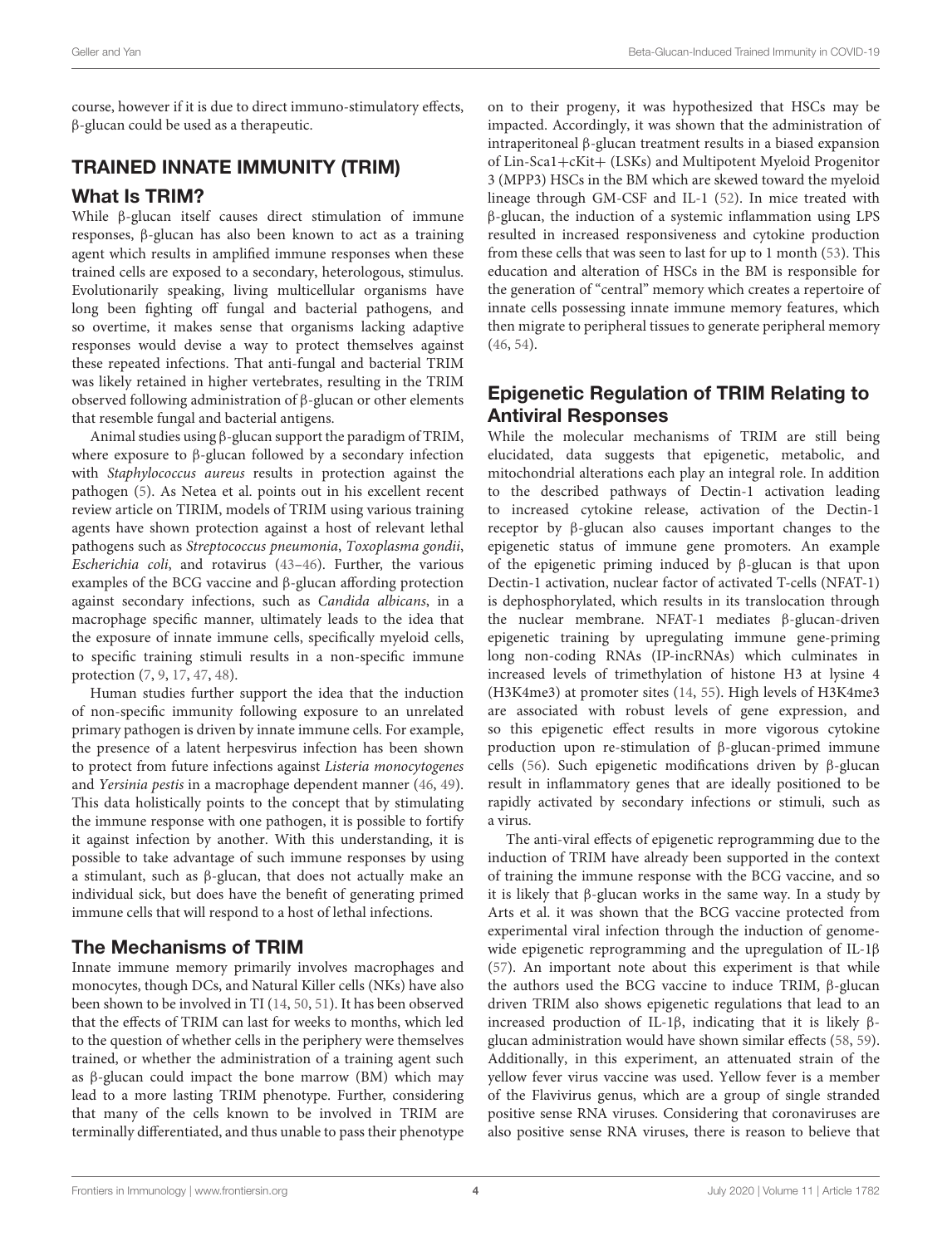these findings support the idea that β-glucan could be an effective prophylactic for COVID-19.

### Metabolic Regulation of TRIM Relating to Antiviral Responses

Metabolic changes are also a prominent feature of βglucan induced TRIM, as vital energy metabolites regulate chromatin-modifying epigenetic enzymes, methylation, histone modification, and the position of the nucleosome by acting as substrates and co-factors. Consequently, the energy state of a cell and the metabolic programs that are initiated as a result of β-glucan stimulation tightly modulate the transcription of immunogenic genes [\(60\)](#page-8-24). The metabolic switch from oxidative phosphorylation toward aerobic glycolysis is a key feature of TRIM, which has been shown to be mediated through the AKT/mTOR/HIF1α pathway [\(61\)](#page-8-25). Other notable metabolic features of TRIM are a decrease in itaconate, a product of the decarboxylation of cis-aconitate, and increased fumarate and mevalonate accumulation through upregulation of the TCA cycle following stimulation with LPS. β-glucan signaling notably inhibits the LPS mediated upregulation of immuneresponsive gene-1 (IRG-1), the enzyme that is responsible for itaconate generation, and stimulates the activity of succinate dehydrogenase, leading to increased fumarate production [\(62\)](#page-8-26). This is critically important as itaconate is known to induce immune tolerance and anti-inflammatory properties in human monocytes [\(63,](#page-8-27) [64\)](#page-8-28).

With regards to the impact of this on anti-viral protection, there is evidence that high levels of itaconate and its derivatives inhibit key Type-I interferon production during viral infection [\(65,](#page-8-29) [66\)](#page-8-30). Relating this to SARS-CoV-2 infection, there is current research that suggests that SARS-CoV-2 demonstrates significant sensitivity to Type-I interferon signaling [\(67\)](#page-8-31). There is also evidence that the ability of SARS-CoV-2 to downregulate type I IFN responses is tightly associated with disease severity, and SARS-CoV-2 has been shown suppress type I IFNs in response to viral infection [\(68,](#page-8-32) [69\)](#page-8-33). Indeed, it has been shown that stimulation of DCs with fungal β-glucan stimulates IFN $β$  production, which in turn activates CD8<sup>+</sup> T-cells and leads to their increased proliferation, and secretion of IFN-γ and Granzyme-B [\(70\)](#page-8-34). Thus, for these reasons, using β-glucan to metabolically upregulate Type I IFN responses may lead to better overall viral control.

### DISCUSSION OF β-GLUCAN AND TRIM IN THE SCOPE OF COVID-19

#### The Viral Pathogenesis of SARS-CoV-2

The SARS-CoV-2 virus is known to bind to the angiotensinconverting enzyme-2 (ACE-2) expressed on various tissues including the heart, kidney, bladder, and especially the lung. In the lungs, SARS-CoV-2 binds to ACE 2 expressed on type II alveolar cells to gain entry to the cells [\(71,](#page-9-0) [72\)](#page-9-1). Type II alveolar cells themselves will respond to viral infections through the recognition of pathogen associated molecular patterns (PAMPs), which for a ssRNA virus such as SARS-CoV-2, will likely be genomic viral ssRNA or dsRNA. While SARS-CoV-2 is a positivesense single stranded virus, dsRNA is an obligate intermediate of positive-stranded RNA viruses, which will accumulate during replication cycles and work as a cytosolic PAMP [\(73\)](#page-9-2). These PAMPs will be recognized through TLR3 or TLR7 endosomal RNA receptors and the cytosolic RNA sensors RIG-I and MDA5. This signaling causes activation and nuclear translocation of the transcription factors NF-κB and IRF3 which cause type I IFN anti-viral responses that are capable of suppressing early stage viral replication [\(69,](#page-8-33) [74\)](#page-9-3). It is thought that the epithelial cells are the main source of anti-viral responses in the first 24–48 h of infection, however in order to mount a sustained immune response, it is necessary that these viral signals are carried over into innate immune cells which can then translate these into adaptive immune responses.

There are several mechanisms that are likely responsible for robust macrophage responses to SARS-CoV-2. First, Type II alveolar cells will secrete a host of inflammatory cytokines in response to viral infection such as IL-1β, IL-6, TNF-α, CXCL10, and CCL2 that will act to recruit other inflammatory cells to help abate the viral infection [\(74\)](#page-9-3). Alveolar macrophages in the lung have also been shown to express ACE 2, which may indicate that they too are susceptible to infection with SARS-CoV-2 and upon being infected will not only present viral epitopes on MHC I and MHC II for  $CD8<sup>+</sup>$  and  $CD4<sup>+</sup>$  recognition, but will also activate anti-viral IFN type I signaling [\(75,](#page-9-4) [76\)](#page-9-5). It is also probable that viral infection of type II pneumocytes results in their eventual apoptosis, which leads to subsequent phagocytosis of these cells by macrophages, resulting in another important mechanism of antigen uptake [\(77\)](#page-9-6). Further relaying the vitally important role of innate immune cells in responses to SARS-CoV-2, one recent study used single cell RNA sequencing to identify novel receptors of SARS-CoV-2 to understand which immune cells come into contact with SARS-CoV-2 infected cells. This study indicated that macrophages most frequently communicate with the targets of SARS-CoV-2 through chemokines and phagocytic signaling [\(78\)](#page-9-7). Such studies indicate that the ability of innate immune cells to survive infection with SARS-CoV-2 and maintain the capacity to educate adaptive responses is vital for successful protection.

### Innate Immune Responses in COVID-19

Information about the nature of the SARS-CoV-2 virus and the related immune responses are still emerging, and many aspects of the viral pathogenesis are still unknown. Interestingly, there seems to be a dynamic role for immune responses, where a lack of competent Th1 adaptive immune responses and decreased  $CD4^+$  and  $CD8^+$  T-cells, resulting in lymphopenia, have been observed in some patients with the most severe disease, while at the same time, overly robust immune responses leading to cytokine storm are also being observed in the most severe cases [\(79](#page-9-8)[–81\)](#page-9-9). An interesting hypothesis to explain this could be that innate immune responses are critical in early stages, however their most important role is actually in their ability to swiftly and energetically activate Th1 type adaptive responses. When macrophages and DCs fail to galvanize and educate T-cell and Bcell activation, they continue to aberrantly secrete cytokines such as IL-6 and TNFα in efforts to control viral infection, however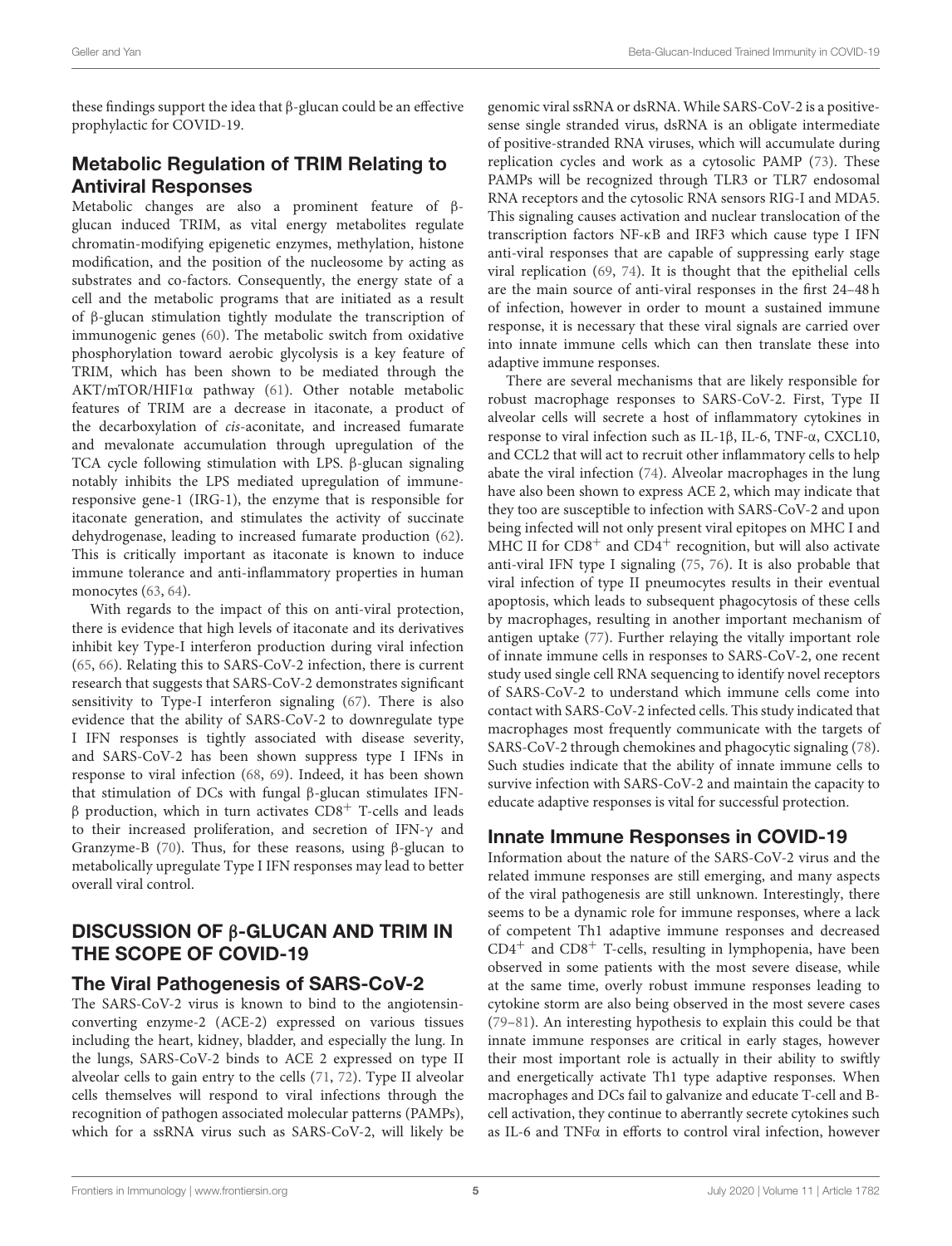this results in cascading inflammation, eventually resulting in cytokine storm. This hypothesis would be consistent with observed clinical data of increased IL-6 and TNFα in patients with the most severe responses [\(82,](#page-9-10) [83\)](#page-9-11). Our hypothesis is strongly supported by work from Zhao et al., who showed that in mice infected with SARS-CoV, severe disease was correlated with slow kinetics of viral clearance and delayed activation and transit of respiratory DCs to the draining lymph nodes, leading to deficient virus-specific T-cell responses. They also showed that an inhibitory subset of alveolar macrophages prevented the development of immune responses, which could be reversed by giving a treatment, poly I:C, that stimulates TLR3 activation and leads to cellular activation of AMs and DCs [\(84\)](#page-9-12). While this research relates to SARS-CoV and not SARS-CoV-2, the viruses are known to share a relatively high degree of sequence homology, so there is reason to believe that similar mechanisms are at play between the two viruses due to their similar viral structure [\(85\)](#page-9-13).

A recent publication by Zhang et al. utilized bronchoalveolar lavage fluid (BALF) from healthy controls and patients with both mild and severe COVID-19 to perform single-cell RNA sequencing. In their model, they identified four groups of human macrophage subsets in the lung and tracked how these changed in COVID-19. Interestingly, they found that AMs, defined by transcriptomics and expression of FABP4, were significantly decreased in COVID-19 infection as compared to healthy controls, and more significantly depleted in severe infections as compared to mild ones. This indicates that the function and presence of AMs are specifically impacted due to SARS-CoV-2, and that their presence likely plays a critical role in protecting against the progression of symptoms [\(86\)](#page-9-14). Yao et al. have shown that AMs can be targeted for training, and other studies have shown that following β-glucan treatment, AMs in the lung show enhanced IL-1 production and phagocytic properties [\(37,](#page-8-3) [87\)](#page-9-15). Though the ability of β-glucan to specifically induce TRIM in alveolar macrophages has not been shown, β-glucan has been shown to enhance cellular activity, cytokine production and phagocytosis in alveolar macrophages, indicating that TRIM may be involved [\(88\)](#page-9-16).

Taking this into consideration, we pose that in addition to the general immunological benefits of β-glucan, the mechanism of SARS-CoV-2 and related immune responses highlights a very relevant and specific role for β-glucan, as it is known to impact innate immune cells in such a way that they not only are more effective at fighting initial infections, but that they are also better at activating adaptive immune responses. As a result of TRIM induced by β-glucan, we hypothesize that macrophages and DCs would have increased phagocytic capacity, which could not only lead to better viral control, but also to better processing and presentation of viral particles on MHCs [\(26\)](#page-7-16). Trained macrophages could also elicit enhanced NK cell and neutrophil function. It is also known that β-glucan polarizes tolerogenic M2 macrophages to an M1 phenotype, which would result in increased activation and cytokine secretion, and increased propagation of Th1 T-cell responses [\(89\)](#page-9-17). Adding to this enhanced activation, it has also been shown that autocrine type I IFN signaling in DCs stimulated with fungal β-glucan promotes antigen presentation to  $CD8<sup>+</sup>$  T-cells, which in the context of the paper written by Zhao et al., could be an extremely important way to boost immune responses against SARS-CoV-2 [\(70\)](#page-8-34). There is also evidence that β-glucan treated and trained DCs are more efficient at supporting B-cell responses and the production of neutralizing antibodies, which further helps to transition the early innate immune response toward a longlasting, hyper specific adaptive response [\(90\)](#page-9-18). We ultimately theorize that the activation of macrophages, DCs, NK cell and neutrophils due to TRIM induced by β-glucan may result in more effective initial responses to infection, enhanced T and B-cell responses against SARS-CoV-2, and an overall decrease in the duration and severity of symptoms in COVID-19.

As previously mentioned, while the induction of robust innate immune responses should generally benefit anti-viral processes, COVID-19 has posed a specific challenge to clinicians due to the development of a hyperinflammatory state marked by increased serum levels of inflammatory chemokines and cytokines, that is a major cause of disease severity and death [\(40,](#page-8-6) [79,](#page-9-8) [91,](#page-9-19) [92\)](#page-9-20). Like other corona viruses, SARS-CoV-2 has been shown to result in respiratory failure due to local hyperinflammation and ARDS, which has been linked to Macrophage Activation Syndrome (MAS) [\(93](#page-9-21)[–95\)](#page-9-22). Patients with severe disease have been shown to have increased levels of IL-6, TNFα, MCP1, MIP1A, and IP10, which is also correlated with endothelial dysfunction and increased levels of D-dimer [\(96\)](#page-9-23). Contrastingly, patients with moderate disease that experience mild symptoms and quickly recover from infection are known to show only modest increases in serum cytokines [\(97\)](#page-9-24). Taking all of this information together, it is likely that as postulated above, rapid and efficacious initial immune responses are essential for control of viremia, however when these mechanisms fail, dysregulated immune responses prevail resulting in hyper-inflammation and rapid decompensation. For this reason, using an immunostimulant such as β-glucan in later stages of disease could be inappropriate, and could further exacerbate disease. In this setting, therapeutics that quell the immune response such as inhibitors of IL-6 and TNFα would be most appropriate and have shown some degree of clinical promise [\(98,](#page-9-25) [99\)](#page-9-26).

Taking this together, we postulate that β-glucan would be best used in the prophylactic setting, where it could utilize processes of TRIM to prime innate immune cells and help to fortify the initial immune responses in the general population to prevent potential SRAS-CoV-2 infection. It could also contribute to a decrease in symptoms in mild and moderate patients. It cannot be ruled out however, that pre-treatment with β-glucan could further exacerbate the already severe hyperinflammation that develops in some patients. Therefore, clinical trials are needed to determine the safety profile and the efficacy of β-glucan in the prophylactic anti-viral setting.

### Exploring the Age Demographics of COVID-19 in Relation to TRIM

Another interesting facet of COVID-19 is that age bears a strong negative association with disease severity, where children, especially those under 18, do contract COVID-19 but see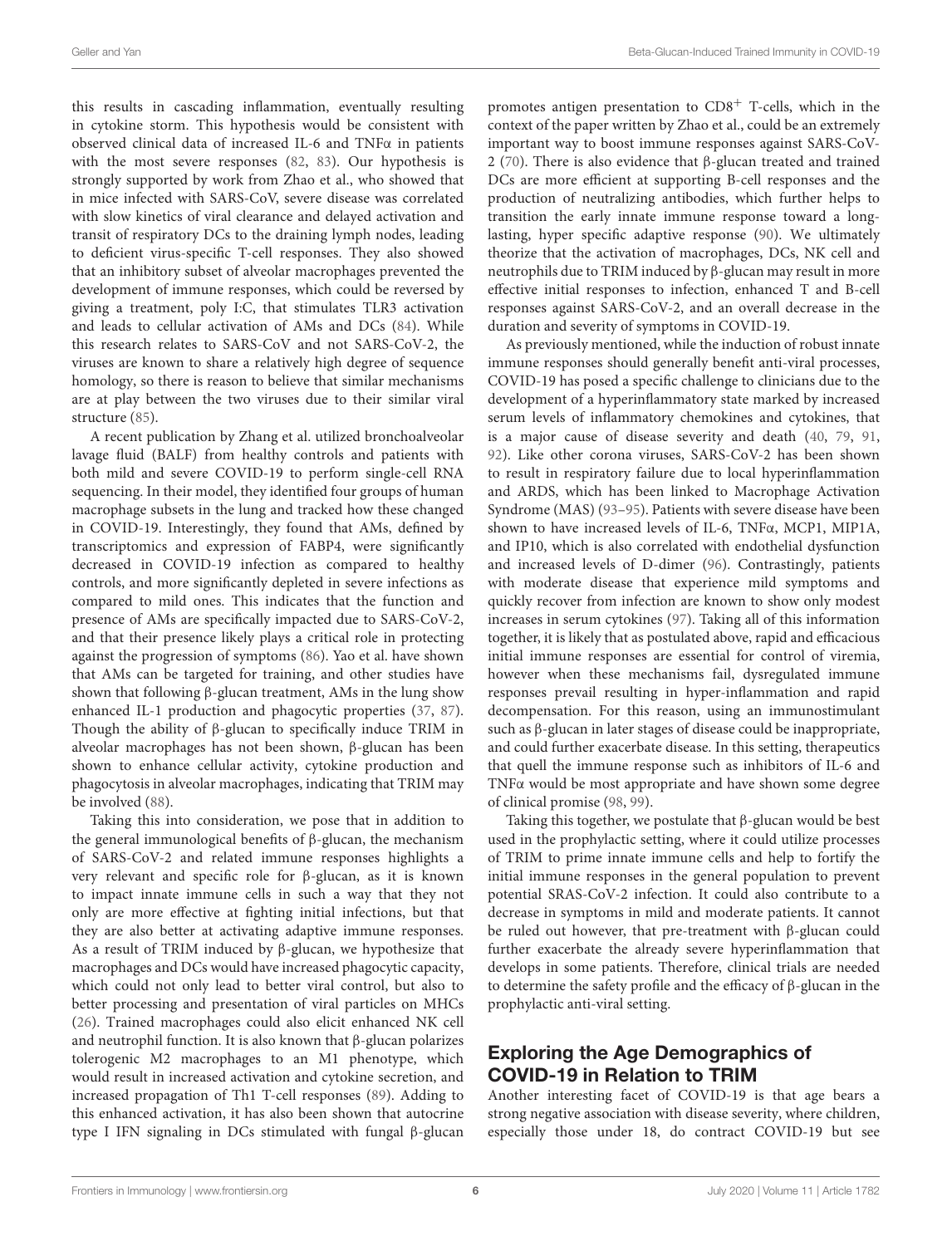relatively few immediate serious adverse effects [\(100,](#page-9-27) [101\)](#page-9-28). Though children rarely develop ARDS due to COVID-19, recent reports suggest that COVID-19 is related to the development of a Kawasaki disease-like syndrome in the pediatric population. There are several theories that have been posed to explain why older adults have the highest mortality rate. There are two potential theories that we could like to explore here. The first, is that as stated above, the ability of innate immune cells to educate adaptive immune responses is the critical synapse in mounting viral protection against SARS-CoV-2, and when this fails, innate immune responses prevail, resulting in hyperinflammation, and cytokine storm. Around age 20, the thymus begins to erode, resulting in a decreased production of naïve T-cells, and an increased relative ratio of more differentiated T-cell subsets.  $CD8<sup>+</sup>$  T-cells specifically are seen to decline drastically with age due to this thymic loss [\(102,](#page-9-29) [103\)](#page-9-30). Incidentally, the rate of CD8<sup>+</sup> T-cell decline is also more pronounced in men, which could possibly be why men seem to experience worse outcomes due to COVID-19 [\(104,](#page-9-31) [105\)](#page-9-32). It can thus be hypothesized that the ability of the innate immune system to educate adaptive immune responses, and the following generation of CD8<sup>+</sup> T-cells specific for SARS-CoV-2 and the production of neutralizing antibodies by B-cells is significantly reduced in adults, and potentially specifically male adults. While the use of β-glucan would not replenish naïve CD8<sup>+</sup> T-cells, as discussed above it can aid in the ability of innate cells to uptake antigen and reinforce the potency of presentation to T-cells, which could help improve outcomes for the most at risk.

A second hypothesis as to why children are relatively unscathed during this pandemic relates to the induction of TRIM due to routine vaccination schedules in children, which usually last until age 18. While the BCG vaccination is best associated with the induction of TRIM, there is evidence that childhood immunizations can lead to heterologous non-specific immunological effects, which is likely due to the induction of TRIM [\(106\)](#page-9-33). As children in the United States do not receive the BCG vaccination, other required vaccines would have to be responsible for these effects. Fittingly, cohort studies of the measles, diphtheria-tetanus, and diphtheria-tetanuspertussis vaccination are correlated with increased non-specific immunogenicity [\(107\)](#page-9-34). This, of course, relates to the earlier mentioned findings that in countries where individuals routinely receive the BCG vaccine, there are observed lower mortality rates due to COVID-19. This data is certainly preliminary, however supports the idea that the induction of systemic TRIM can help protect against COVID-19 [\(108\)](#page-9-35). It will be important to closely monitor the results of the aforementioned clinical trials to see if this correlation holds and can be supported more than just circumstantially. Even more, while the BCG vaccine is extremely useful in preventing TB and even in treating bladder cancer, there can be serious adverse effects which include, but are not limited to, the formation of an injection site abscess, lymphadenitis, severe local reactions, and even death [\(109](#page-10-0)[–111\)](#page-10-1). Though death due to BCG vaccination is rare, it is shown to be associated with an immunocompromised status [\(111\)](#page-10-1). As immunocompromised patients are a high-risk group in regard to COVID-19, this indicates that the BCG vaccine could not be used to protect these patients who desperately need to be protected. For these reasons, there lies a strong argument that use of natural compound β-glucan to induce TRIM and to reinforce innate immune responses in a prophylactic setting could be an effective therapeutic, that would carry a relatively lower cost and increased safety profile compared to other interventions such as the BCG vaccination, especially in the at-risk populations.

### **CONCLUSIONS**

Understanding the exact mechanism of the immune response to SARS-CoV-2 will surely guide therapeutic and preventative interventions moving forward. It will also be critically important to understand why some patients develop a hyperinflammatory syndrome as this will shape prevention and treatment strategies. As we work to understand these mechanisms, incipient data is showing that innate immune responses in COVID-19 are essential in mounting a successful immune response and when this process fails, hyperinflammation occurs. β-Glucan has been shown to possess a range of anti-viral properties, and we submit that its role as an inducer of TRIM could possibly aid immune responses against SARS-CoV-2 and could help to prevent severe clinical courses. While we await the development of an effective vaccine, we will need to focus on preventative and therapeutic options that can be safety and quickly implemented to bolster immune responses.

We hypothesize that the use of oral β-glucan in the prophylactic setting may be an efficient, low-cost and safe way to help support this immune response, however clinical research and trials are needed to confirm the safety and efficacy of this treatment, and determine which sources and specific doses of β-glucan may be most effective in this context. Further while oral β-glucan would be the safest route of administration and does show important physiological effects, the method of β-glucan administration must also be further studied. In this regard, we pose that research on this topic is important, and the development of clinical trials to answer these questions are necessary in order to evaluate this potentially important treatment. Additionally, given the development of hyperinflammatory responses in severe COVID-19 patients, exclusion criterion should be considered and implemented. Finally, as we seek to understand the antiviral mechanisms of β-glucan, it is important to make the distinction between general immunostimulatory effects and effects due to the induction of TRIM. Understanding whether TRIM processes are responsible for anti-viral responses will surely give further insight into other potential anti-viral strategies, as the novel SARS-CoV-2 is not the first, nor will it be the last time the human population must deal with a viral pandemic.

### DATA AVAILABILITY STATEMENT

The original contributions presented in the study are included in the article, further inquiries can be directed to the corresponding author/s.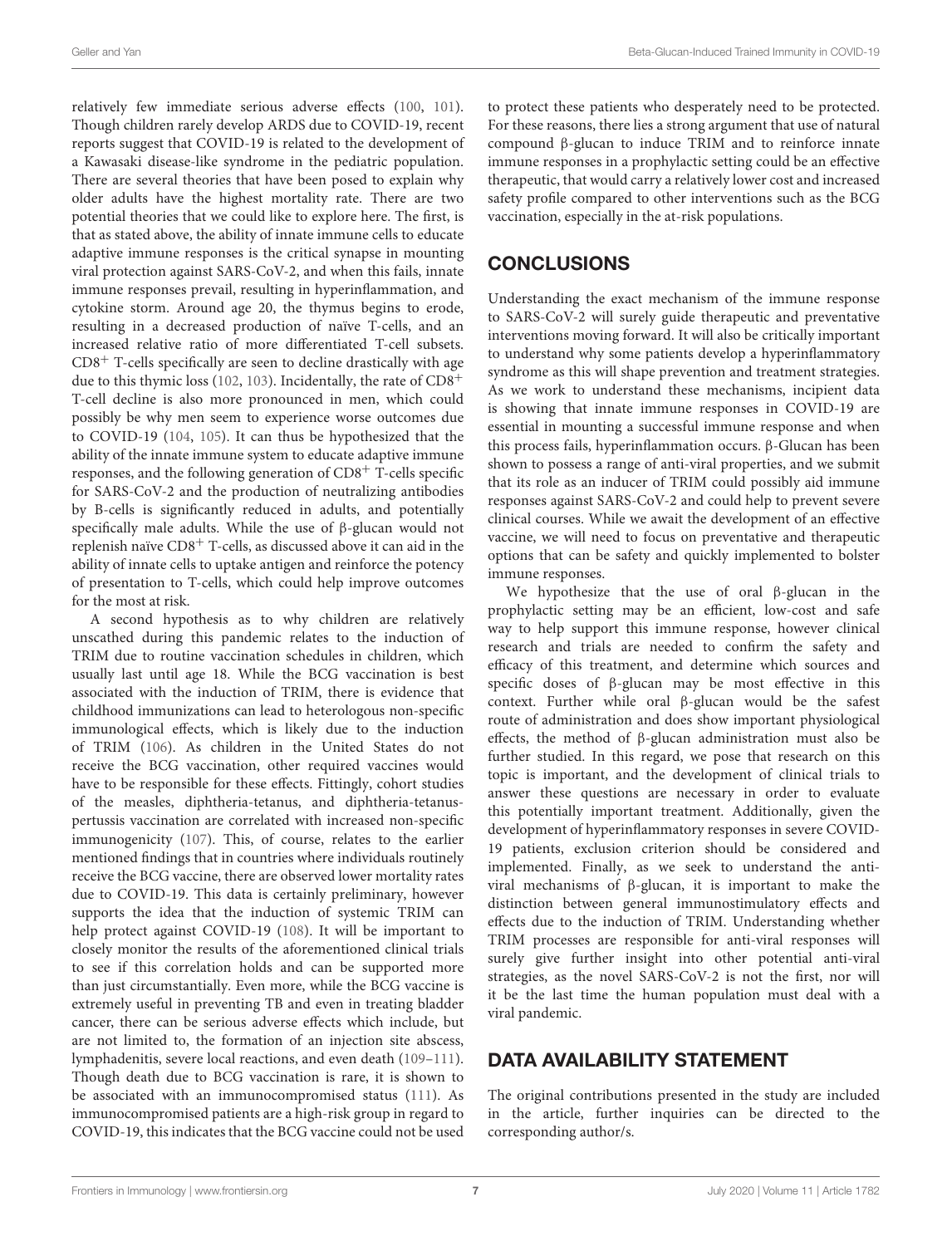#### AUTHOR CONTRIBUTIONS

AG contributed to the conceptualization, planning, and writing of the manuscript. JY contributed to the conceptualization, planning, direction, and editing of the manuscript. All authors contributed to the article and approved the submitted version.

#### **REFERENCES**

- <span id="page-7-0"></span>1. Purvis A, Hector A. Getting the measure of biodiversity. Nature. (2000) 405:212–9. doi: [10.1038/35012221](https://doi.org/10.1038/35012221)
- <span id="page-7-1"></span>2. Flajnik MF. A cold-blooded view of adaptive immunity. Nat Rev Immunol. (2018) 18:438–53. doi: [10.1038/s41577-018-0003-9](https://doi.org/10.1038/s41577-018-0003-9)
- <span id="page-7-2"></span>3. Netea MG, Quintin J, van der Meer JW. Trained immunity: a memory for innate host defense. Cell Host Microbe. (2011) 9:355–61. doi: [10.1016/j.chom.2011.04.006](https://doi.org/10.1016/j.chom.2011.04.006)
- <span id="page-7-3"></span>4. Naeslund C. Expérience de vaccination par le BCG dans la province du norrbotten. Revue Tuberculose. (1931) 12:617–36.
- <span id="page-7-4"></span>5. Di Luzio NR, Williams DL. Protective effect of glucan against systemic Staphylococcus aureus septicemia in normal and leukemic mice. Infect Immun. (1978) 20:804–10.
- 6. Tribouley J, Tribouley-Duret J, Appriou M. [Effect of bacillus callmette guerin (BCG) on the receptivity of nude mice to schistosoma mansoni]. CR Seances Soc Biol Fil. (1978) 172:902–4.
- <span id="page-7-28"></span>7. Bistoni F, Verducci G, Perito S, Vecchiarelli A, Puccetti P, Marconi P, et al. Immunomodulation by a low-virulence, agerminative variant of Candida albicans. Further evidence for macrophage activation as one of the effector mechanisms of nonspecific anti-infectious protection. J Med Vet Mycol. (1988) 26:285–99. doi: [10.1080/02681218880000401](https://doi.org/10.1080/02681218880000401)
- 8. Vecchiarelli A, Cenci E, Puliti M, Blasi E, Puccetti P, Cassone A, et al. Protective immunity induced by low-virulence Candida albicans: cytokine production in the development of the anti-infectious state. Cell Immunol. [\(1989\) 124:334–44. doi: 10.1016/0008-8749\(89\)](https://doi.org/10.1016/0008-8749(89)90135-4) 90135-4
- <span id="page-7-29"></span>9. van 't Wout JW, Poell R, van Furth R. The role of BCG/PPDactivated macrophages in resistance against systemic candidiasis in mice. Scand J Immunol. [\(1992\) 36:713–19. doi: 10.1111/j.1365-3083.1992.tb0](https://doi.org/10.1111/j.1365-3083.1992.tb03132.x) 3132.x
- <span id="page-7-5"></span>10. Aaby P, Samb B, Simondon F, Seck AM, Knudsen K, Whittle H. Non-specific beneficial effect of measles immunisation: analysis of mortality studies from developing countries. BMJ. (1995) 311:481–5. doi: [10.1136/bmj.311.7003.481](https://doi.org/10.1136/bmj.311.7003.481)
- <span id="page-7-6"></span>11. Biering-Sorensen S, Aaby P, Lund N, Monteiro I, Jensen KJ, Eriksen HB, et al. Early BCG-Denmark and neonatal mortality among infants weighing <2500 g: a randomized controlled trial. Clin Infect Dis. (2017) 65:1183– 90. doi: [10.1093/cid/cix525](https://doi.org/10.1093/cid/cix525)
- <span id="page-7-7"></span>12. van der Meer JW, Joosten LA, Riksen N, Netea MG. Trained immunity: a smart way to enhance innate immune defence. Mol Immunol. (2015) 68:40–4. doi: [10.1016/j.molimm.2015.06.019](https://doi.org/10.1016/j.molimm.2015.06.019)
- <span id="page-7-8"></span>13. Keating ST, Groh L, van der Heijden C, Rodriguez H, Dos Santos JC, Fanucchi S, et al. The set7 lysine methyltransferase regulates plasticity in oxidative phosphorylation necessary for trained immunity induced by β-glucan. Cell Rep. (2020) 31:107548. doi: [10.1016/j.celrep.2020.107548](https://doi.org/10.1016/j.celrep.2020.107548)
- <span id="page-7-9"></span>14. Quintin J, Saeed S, Martens JHA, Giamarellos-Bourboulis EJ, Ifrim DC, Logie C, et al. Candida albicans infection affords protection against reinfection via functional reprogramming of monocytes. Cell Host Microbe. (2012) 12:223–32. doi: [10.1016/j.chom.2012.06.006](https://doi.org/10.1016/j.chom.2012.06.006)
- <span id="page-7-10"></span>15. Saeed S, Quintin J, Kerstens HH, Rao NA, Aghajanirefah A, Matarese F, et al. Epigenetic programming of monocyte-to-macrophage differentiation and trained innate immunity. Science. (2014) 345:1251086. doi: [10.1126/science.1251086](https://doi.org/10.1126/science.1251086)
- <span id="page-7-11"></span>16. Yun CH, Estrada A, Van Kessel A, Park BC, Laarveld B. Betaglucan, extracted from oat, enhances disease resistance against bacterial and parasitic infections. FEMS Immunol Med Microbiol. (2003) 35:67– 75. doi: [10.1016/s0928-8244\(02\)00460-1](https://doi.org/10.1016/s0928-8244(02)00460-1)

#### FUNDING

NIH R01CA213990 and NIH P01CA163223: Both grants supported primary research efforts during the writing of this review paper and the research conducted from the support of these grants led to first-hand knowledge about the subject matter of the review.

- <span id="page-7-12"></span>17. Dos Santos JC, Barroso de Figueiredo AM, Teodoro Silva MV, Cirovic B, de Bree LCJ, Damen M, et al. β-Glucan-induced trained immunity protects against leishmania braziliensis infection: a crucial role for IL-32. Cell Rep. (2019) 28:2659–72.e6. doi: [10.1016/j.celrep.2019.08.004](https://doi.org/10.1016/j.celrep.2019.08.004)
- <span id="page-7-13"></span>18. Jesenak M, Majtan J, Rennerova Z, Kyselovic J, Banovcin P, Hrubisko M. Immunomodulatory effect of pleuran (β-glucan from pleurotus ostreatus) in children with recurrent respiratory tract infections. Int Immunopharmacol. (2013) 15:395–9. doi: [10.1016/j.intimp.2012.11.020](https://doi.org/10.1016/j.intimp.2012.11.020)
- <span id="page-7-24"></span>19. Vetvicka V, Vetvickova J. Glucan supplementation enhances the immune response against an influenza challenge in mice. Ann Transl Med. (2015) 3:22. doi: [10.3978/j.issn.2305-5839.2015.01.08](https://doi.org/10.3978/j.issn.2305-5839.2015.01.08)
- <span id="page-7-26"></span>20. Jung K, Ha Y, Ha SK, Han DU, Kim DW, Moon WK, et al. Antiviral effect of saccharomyces cerevisiae beta-glucan to swine influenza virus by increased production of interferon-gamma and nitric oxide. J Vet Med B Infect Dis Vet Public Health. (2004) 51:72–6. doi: [10.1111/j.1439-0450.2004.00732.x](https://doi.org/10.1111/j.1439-0450.2004.00732.x)
- <span id="page-7-25"></span>21. Talbott SM, Talbott JA. Baker's yeast beta-glucan supplement reduces upper respiratory symptoms and improves mood state in stressed women. J Am Coll Nutr. (2012) 31:295–300. doi: [10.1080/07315724.2012.10720441](https://doi.org/10.1080/07315724.2012.10720441)
- 22. Yu X, Zhang D, Shi B, Ren G, Peng X, Fang Z, et al. Oral administered particulate yeast-derived glucan promotes hepatitis B virus clearance in a hydrodynamic injection mouse model. PLoS ONE. (2015) 10:e0123559. doi: [10.1371/journal.pone.0123559](https://doi.org/10.1371/journal.pone.0123559)
- <span id="page-7-27"></span>23. Medina-Gali R, Ortega-Villaizan MDM, Mercado L, Novoa B, Coll J, Perez L. Beta-glucan enhances the response to SVCV infection in zebrafish. Dev Comp Immunol. (2018) 84:307–14. doi: [10.1016/j.dci.2018.02.019](https://doi.org/10.1016/j.dci.2018.02.019)
- <span id="page-7-14"></span>24. Dharsono T, Rudnicka K, Wilhelm M, Schoen C. Effects of yeast (1,3)-(1,6) beta-glucan on severity of upper respiratory tract infections: a double-blind, randomized, placebo-controlled study in healthy subjects. J Am Coll Nutr. (2019) 38:40–50. doi: [10.1080/07315724.2018.1478339](https://doi.org/10.1080/07315724.2018.1478339)
- <span id="page-7-15"></span>25. Miller A, Reandelar MJ, Fasciglione K, Roumenova V, Li Y, Otazu GH. Correlation between universal BCG vaccination policy and reduced morbidity and mortality for COVID-19: an epidemiological study. medRxiv [Preprint]. (2020) doi: [10.1101/2020.03.24.20042937](https://doi.org/10.1101/2020.03.24.20042937)
- <span id="page-7-16"></span>26. Kim HS, Hong JT, Kim Y, Han S-B. Stimulatory effect of β-glucans on immune cells. Immune Netw. (2011) 11:191–5. doi: [10.4110/in.2011.11.4.191](https://doi.org/10.4110/in.2011.11.4.191)
- <span id="page-7-17"></span>27. Geller A, Shrestha R, Yan J. Yeast-derived beta-glucan in cancer: novel uses of a traditional therapeutic. Int J Mol Sci. (2019) 20:3618. doi: [10.3390/ijms20153618](https://doi.org/10.3390/ijms20153618)
- <span id="page-7-18"></span>28. de Graaff P, Govers C, Wichers HJ, Debets R. Consumption of beta-glucans to spice up T cell treatment of tumors: a review. Expert Opin Biol Ther. (2018) 18:1023–40. doi: [10.1080/14712598.2018.1523392](https://doi.org/10.1080/14712598.2018.1523392)
- <span id="page-7-19"></span>29. Chan GC, Chan WK, Sze DM. The effects of beta-glucan on human immune and cancer cells. J Hematol Oncol. (2009) 2:25. doi: [10.1186/1756-8722-2-25](https://doi.org/10.1186/1756-8722-2-25)
- <span id="page-7-20"></span>30. Brayden DJ, Jepson MA, Baird AW. Keynote review: intestinal peyer's patch M cells and oral vaccine targeting. Drug Discov Today. (2005) 10:1145– 57. doi: [10.1016/s1359-6446\(05\)03536-1](https://doi.org/10.1016/s1359-6446(05)03536-1)
- <span id="page-7-21"></span>31. Rescigno M, Urbano M, Valzasina B, Francolini M, Rotta G, Bonasio R, et al. Dendritic cells express tight junction proteins and penetrate gut epithelial monolayers to sample bacteria. Nat Immunol. (2001) 2:361– 7. doi: [10.1038/86373](https://doi.org/10.1038/86373)
- <span id="page-7-22"></span>32. Batbayar S, Lee DH, Kim HW. Immunomodulation of fungal betaglucan in host defense signaling by dectin-1. Biomol Ther. (2012) 20:433– 45. doi: [10.4062/biomolther.2012.20.5.433](https://doi.org/10.4062/biomolther.2012.20.5.433)
- <span id="page-7-23"></span>33. Li B, Cai Y, Qi C, Hansen R, Ding C, Mitchell TC, et al. Orally administered particulate beta-glucan modulates tumor-capturing dendritic cells and improves antitumor T-cell responses in cancer. Clin Cancer Res. (2010) 16:5153–64. doi: [10.1158/1078-0432.Ccr-10-0820](https://doi.org/10.1158/1078-0432.Ccr-10-0820)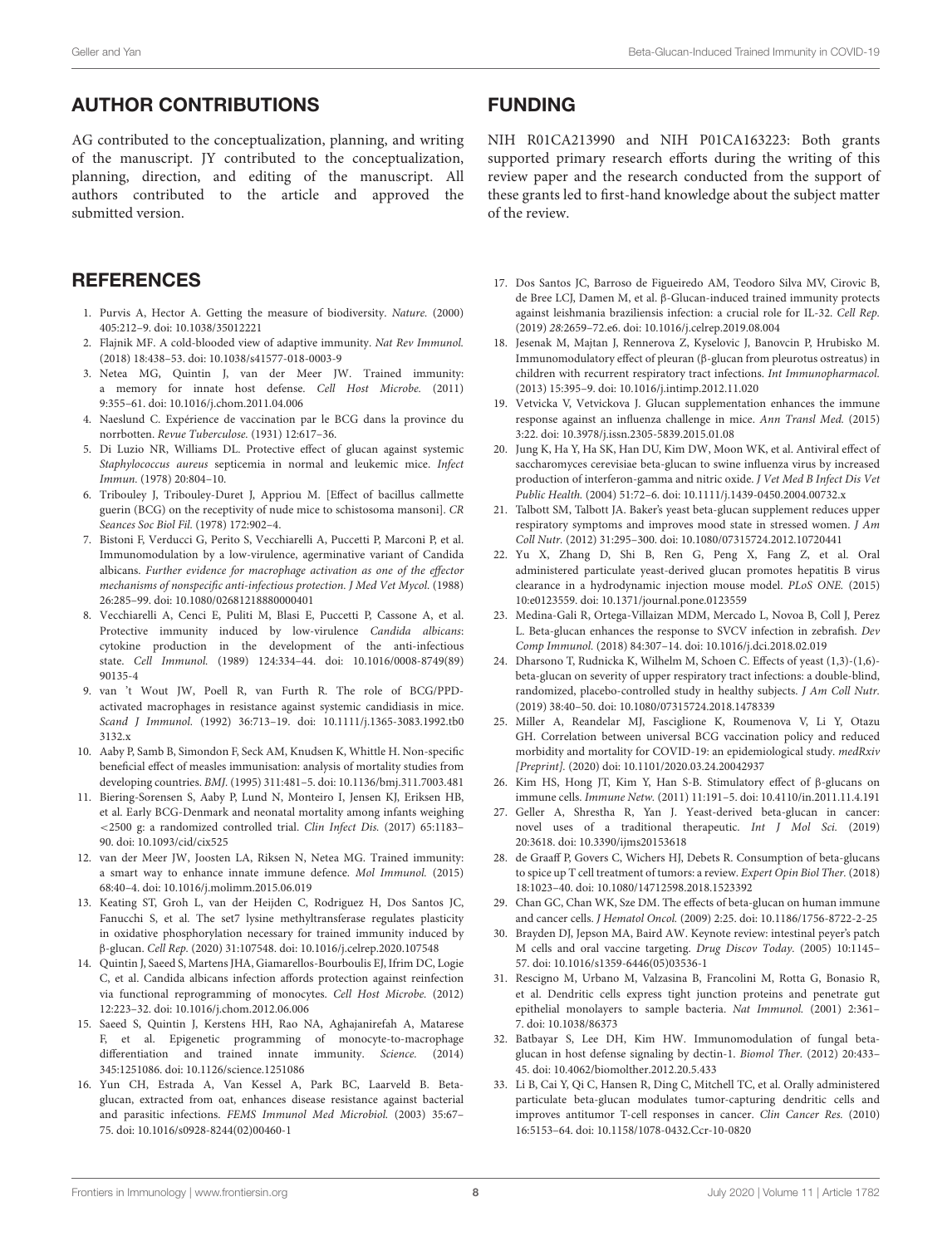- <span id="page-8-0"></span>34. Sandvik A, Wang YY, Morton HC, Aasen AO, Wang JE, Johansen FE. Oral and systemic administration of beta-glucan protects against lipopolysaccharide-induced shock and organ injury in rats. Clin Exp Immunol. [\(2007\) 148:168–77. doi: 10.1111/j.1365-2249.2006.](https://doi.org/10.1111/j.1365-2249.2006.03320.x) 03320 x
- <span id="page-8-1"></span>35. Fuller R, Moore MV, Lewith G, Stuart BL, Ormiston RV, Fisk HL, et al. Yeast-derived beta-1,3/1,6 glucan, upper respiratory tract infection and innate immunity in older adults. Nutrition. (2017) 39–40:30– 35. doi: [10.1016/j.nut.2017.03.003](https://doi.org/10.1016/j.nut.2017.03.003)
- <span id="page-8-2"></span>36. Ishikawa H, Fukui T, Ino S, Sasaki H, Awano N, Kohda C, et al. Influenza virus infection causes neutrophil dysfunction through reduced G-CSF production and an increased risk of secondary bacteria infection in the lung. Virology. (2016) 499:23–9. doi: [10.1016/j.virol.2016.08.025](https://doi.org/10.1016/j.virol.2016.08.025)
- <span id="page-8-3"></span>37. Sakurai T, Hashimoto K, Suzuki I, Ohno N, Oikawa S, Masuda A, et al. Enhancement of murine alveolar macrophage functions by orally administered beta-glucan. Int J Immunopharmacol. (1992) 14:821– 30. doi: [10.1016/0192-0561\(92\)90080-5](https://doi.org/10.1016/0192-0561(92)90080-5)
- <span id="page-8-4"></span>38. Ashraf U, Lu Y, Lin L, Yuan J, Wang M, Liu X. Spring viraemia of carp virus: recent advances. J Gen Virol. (2016) 97:1037–51. doi: [10.1099/jgv.0.000436](https://doi.org/10.1099/jgv.0.000436)
- <span id="page-8-5"></span>39. Petit J, Embregts CWE, Forlenza M, Wiegertjes GF. Evidence of trained immunity in a fish: conserved features in carp macrophages. J Immunol. (2019) 203:216–24. doi: [10.4049/jimmunol.1900137](https://doi.org/10.4049/jimmunol.1900137)
- <span id="page-8-6"></span>40. Huang C, Wang Y, Li X, Ren L, Zhao J, Hu Y, et al. Clinical features of patients infected with 2019 novel coronavirus in Wuhan, China. Lancet. (2020) 395:497–506. doi: [10.1016/s0140-6736\(20\)30183-5](https://doi.org/10.1016/s0140-6736(20)30183-5)
- <span id="page-8-7"></span>41. Graubaum HJ, Busch R, Stier H, Gruenwald J. A double-blind, randomized, placebo-controlled nutritional study using an insoluble yeast beta-glucan to improve the immune defense system. Food Nutr Sci. (2012) 3:738– 46. doi: [10.4236/fns.2012.36100](https://doi.org/10.4236/fns.2012.36100)
- <span id="page-8-8"></span>42. Auinger A, Riede L, Bothe G, Busch R, Gruenwald J. Yeast (1,3)-(1,6) beta-glucan helps to maintain the body's defence against pathogens: a double-blind, randomized, placebo-controlled, multicentric study in healthy subjects. Eur J Nutr. (2013) 52:1913–8. doi: [10.1007/s00394-013-0492-z](https://doi.org/10.1007/s00394-013-0492-z)
- <span id="page-8-9"></span>43. Krahenbuhl JL, Sharma SD, Ferraresi RW, Remington JS. Effects of muramyl dipeptide treatment on resistance to infection with toxoplasma gondii in mice. Infect Immun. (1981) 31:716–22.
- 44. Ribes S, Meister T, Ott M, Redlich S, Janova H, Hanisch UK, et al. Intraperitoneal prophylaxis with CpG oligodeoxynucleotides protects neutropenic mice against intracerebral Escherichia coli K1 infection. J Neuroinflamm. (2014) 11:14. doi: [10.1186/1742-2094-11-14](https://doi.org/10.1186/1742-2094-11-14)
- 45. Zhang B, Chassaing B, Shi Z, Uchiyama R, Zhang Z, Denning TL, et al. Viral infection. Prevention and cure of rotavirus infection via TLR5/NLRC4-mediated production of IL-22 and IL-18. Science. (2014) 346:861–5. doi: [10.1126/science.1256999](https://doi.org/10.1126/science.1256999)
- <span id="page-8-10"></span>46. Netea MG, Dominguez-Andres J, Barreiro LB, Chavakis T, Divangahi M, Fuchs E, et al. Defining trained immunity and its role in health and disease. Nat Rev Immunol. (2020) 20:375–88. doi: [10.1038/s41577-020-0285-6](https://doi.org/10.1038/s41577-020-0285-6)
- <span id="page-8-11"></span>47. Murphy EA, Davis JM, Brown AS, Carmichael MD, Ghaffar A, Mayer EP. Effects of oat β-glucan on the macrophage cytokine response to herpes simplex virus 1 infection in vitro. J Interferon Cytokine Res. (2012) 32:362– 7. doi: [10.1089/jir.2011.0067](https://doi.org/10.1089/jir.2011.0067)
- <span id="page-8-12"></span>48. Leonhardt J, Große S, Marx C, Siwczak F, Stengel S, Bruns T, et al. Candida albicans β-glucan differentiates human monocytes into a specific subset of macrophages. Front Immunol. (2018) 9:2818. doi: [10.3389/fimmu.2018.02818](https://doi.org/10.3389/fimmu.2018.02818)
- <span id="page-8-13"></span>49. Barton ES, White DW, Cathelyn JS, Brett-McClellan KA, Engle M, Diamond MS, et al. Herpesvirus latency confers symbiotic protection from bacterial infection. Nature. (2007) 447:326–9. doi: [10.1038/nature05762](https://doi.org/10.1038/nature05762)
- <span id="page-8-14"></span>50. Kleinnijenhuis J, Quintin J, Preijers F, Joosten LAB, Jacobs C, Xavier RJ, et al. BCG-induced trained immunity in NK cells: role for non-specific protection to infection. Clin Immunol. (2014) 155:213–9. doi: [10.1016/j.clim.2014.10.005](https://doi.org/10.1016/j.clim.2014.10.005)
- <span id="page-8-15"></span>51. Hole CR, Wager CML, Castro-Lopez N, Campuzano A, Cai H, Wozniak KL, et al. Induction of memory-like dendritic cell responses in vivo. Nat Commun. (2019) 10:2955. doi: [10.1038/s41467-019-10486-5](https://doi.org/10.1038/s41467-019-10486-5)
- <span id="page-8-16"></span>52. Mitroulis I, Ruppova K, Wang B, Chen L-S, Grzybek M, Grinenko T, et al. Modulation of myelopoiesis progenitors is an integral component of trained immunity. Cell. (2018) 172:147–61.e112. doi: [10.1016/j.cell.2017.11.034](https://doi.org/10.1016/j.cell.2017.11.034)
- <span id="page-8-17"></span>53. Pietras EM, Reynaud D, Kang YA, Carlin D, Calero-Nieto FJ, Leavitt AD, et al. Functionally distinct subsets of lineage-biased multipotent progenitors control blood production in normal and regenerative conditions. Cell Stem Cell. (2015) 17:35–46. doi: [10.1016/j.stem.2015.05.003](https://doi.org/10.1016/j.stem.2015.05.003)
- <span id="page-8-18"></span>54. Cramer DE, Wagner S, Li B, Liu J, Hansen R, Reca R, et al. Mobilization of hematopoietic progenitor cells by yeast-derived beta-glucan requires activation of matrix metalloproteinase-9. Stem Cells. (2008) 26:1231– 40. doi: [10.1634/stemcells.2007-0712](https://doi.org/10.1634/stemcells.2007-0712)
- <span id="page-8-19"></span>55. Fanucchi S, Fok ET, Dalla E, Shibayama Y, Borner K, Chang EY, et al. Immune genes are primed for robust transcription by proximal long noncoding RNAs located in nuclear compartments. Nat Genet. (2019) 51:138–50. doi: [10.1038/s41588-018-0298-2](https://doi.org/10.1038/s41588-018-0298-2)
- <span id="page-8-20"></span>56. Lauberth SM, Nakayama T, Wu X, Ferris AL, Tang Z, Hughes SH, et al. H3K4me3 interactions with TAF3 regulate preinitiation complex assembly and selective gene activation. Cell. (2013) 152:1021– 36. doi: [10.1016/j.cell.2013.01.052](https://doi.org/10.1016/j.cell.2013.01.052)
- <span id="page-8-21"></span>57. Arts RJW, Moorlag S, Novakovic B, Li Y, Wang SY, Oosting M, et al. BCG vaccination protects against experimental viral infection in humans through the induction of cytokines associated with trained immunity. [Cell Host Microbe. \(2018\) 23:89–100.e105](https://doi.org/10.1016/j.chom.2017.12.010). doi: 10.1016/j.chom.2017. 12.010
- <span id="page-8-22"></span>58. Kankkunen P, Teirila L, Rintahaka J, Alenius H, Wolff H, Matikainen S. (1,3)-beta-glucans activate both dectin-1 and NLRP3 inflammasome in human macrophages. J Immunol. (2010) 184:6335–42. doi: [10.4049/jimmunol.0903019](https://doi.org/10.4049/jimmunol.0903019)
- <span id="page-8-23"></span>59. Elder MJ, Webster SJ, Chee R, Williams DL, Hill Gaston JS, Goodall JC. β-Glucan size controls dectin-1-mediated immune responses in human dendritic cells by regulating IL-1β production. Front Immunol. (2017) 8:791. doi: [10.3389/fimmu.2017.00791](https://doi.org/10.3389/fimmu.2017.00791)
- <span id="page-8-24"></span>60. Donohoe DR, Bultman SJ. Metaboloepigenetics: interrelationships between energy metabolism and epigenetic control of gene expression. J Cell Physiol. (2012) 227:3169–77. doi: [10.1002/jcp.24054](https://doi.org/10.1002/jcp.24054)
- <span id="page-8-25"></span>61. Cheng SC, Quintin J, Cramer RA, Shepardson KM, Saeed S, Kumar V, et al. mTOR- and HIF-1alpha-mediated aerobic glycolysis as metabolic basis for trained immunity. Science. (2014) 345:1250684. doi: [10.1126/science.1250684](https://doi.org/10.1126/science.1250684)
- <span id="page-8-26"></span>62. Michelucci A, Cordes T, Ghelfi J, Pailot A, Reiling N, Goldmann O, et al. Immune-responsive gene 1 protein links metabolism to immunity by catalyzing itaconic acid production. Proc Natl Acad Sci USA. (2013) 110:7820–5. doi: [10.1073/pnas.1218599110](https://doi.org/10.1073/pnas.1218599110)
- <span id="page-8-27"></span>63. Lampropoulou V, Sergushichev A, Bambouskova M, Nair S, Vincent EE, Loginicheva E, et al. Itaconate links inhibition of succinate dehydrogenase with macrophage metabolic remodeling and regulation of inflammation. Cell Metab. (2016) 24:158–66. doi: [10.1016/j.cmet.2016.06.004](https://doi.org/10.1016/j.cmet.2016.06.004)
- <span id="page-8-28"></span>64. Dominguez-Andres J, Novakovic B, Li Y, Scicluna BP, Gresnigt MS, Arts RJW, et al. The itaconate pathway is a central regulatory node linking innate immune tolerance and trained immunity. Cell Metab. (2019) 29:211– 20.e215. doi: [10.1016/j.cmet.2018.09.003](https://doi.org/10.1016/j.cmet.2018.09.003)
- <span id="page-8-29"></span>65. Ren K, Lv Y, Zhuo Y, Chen C, Shi H, Guo L, et al. Suppression of IRG-1 reduces inflammatory cell infiltration and lung injury in respiratory syncytial virus infection by reducing production of reactive oxygen species. J Virol. (2016) 90:7313–22. doi: [10.1128/jvi.00563-16](https://doi.org/10.1128/jvi.00563-16)
- <span id="page-8-30"></span>66. Mills EL, Ryan DG, Prag HA, Dikovskaya D, Menon D, Zaslona Z, et al. Itaconate is an anti-inflammatory metabolite that activates Nrf2 via alkylation of KEAP1. Nature. (2018) 556:113–7. doi: [10.1038/nature25986](https://doi.org/10.1038/nature25986)
- <span id="page-8-31"></span>67. Lokugamage KG, Schindewolf C, Menachery VD. SARS-CoV-2 sensitive to type I interferon pretreatment. bioRxiv [Preprint]. (2020) doi: [10.1101/2020.03.07.982264](https://doi.org/10.1101/2020.03.07.982264)
- <span id="page-8-32"></span>68. Channappanavar R, Perlman S. Pathogenic human coronavirus infections: causes and consequences of cytokine storm and immunopathology. Semin Immunopathol. (2017) 39:529–39. doi: [10.1007/s00281-017-0629-x](https://doi.org/10.1007/s00281-017-0629-x)
- <span id="page-8-33"></span>69. Prompetchara E, Ketloy C, Palaga T. Immune responses in COVID-19 and potential vaccines: lessons learned from SARS and MERS epidemic. Asian Pac J Allergy Immunol. (2020) 38:1–9. doi: [10.12932/ap-200220-0772](https://doi.org/10.12932/ap-200220-0772)
- <span id="page-8-34"></span>70. Hassanzadeh-Kiabi N, Yanez A, Dang I, Martins GA, Underhill DM, Goodridge HS. Autocrine type I IFN signaling in dendritic cells stimulated with fungal beta-glucans or lipopolysaccharide promotes CD8 T cell activation. J Immunol. (2017) 198:375–82. doi: [10.4049/jimmunol.1601143](https://doi.org/10.4049/jimmunol.1601143)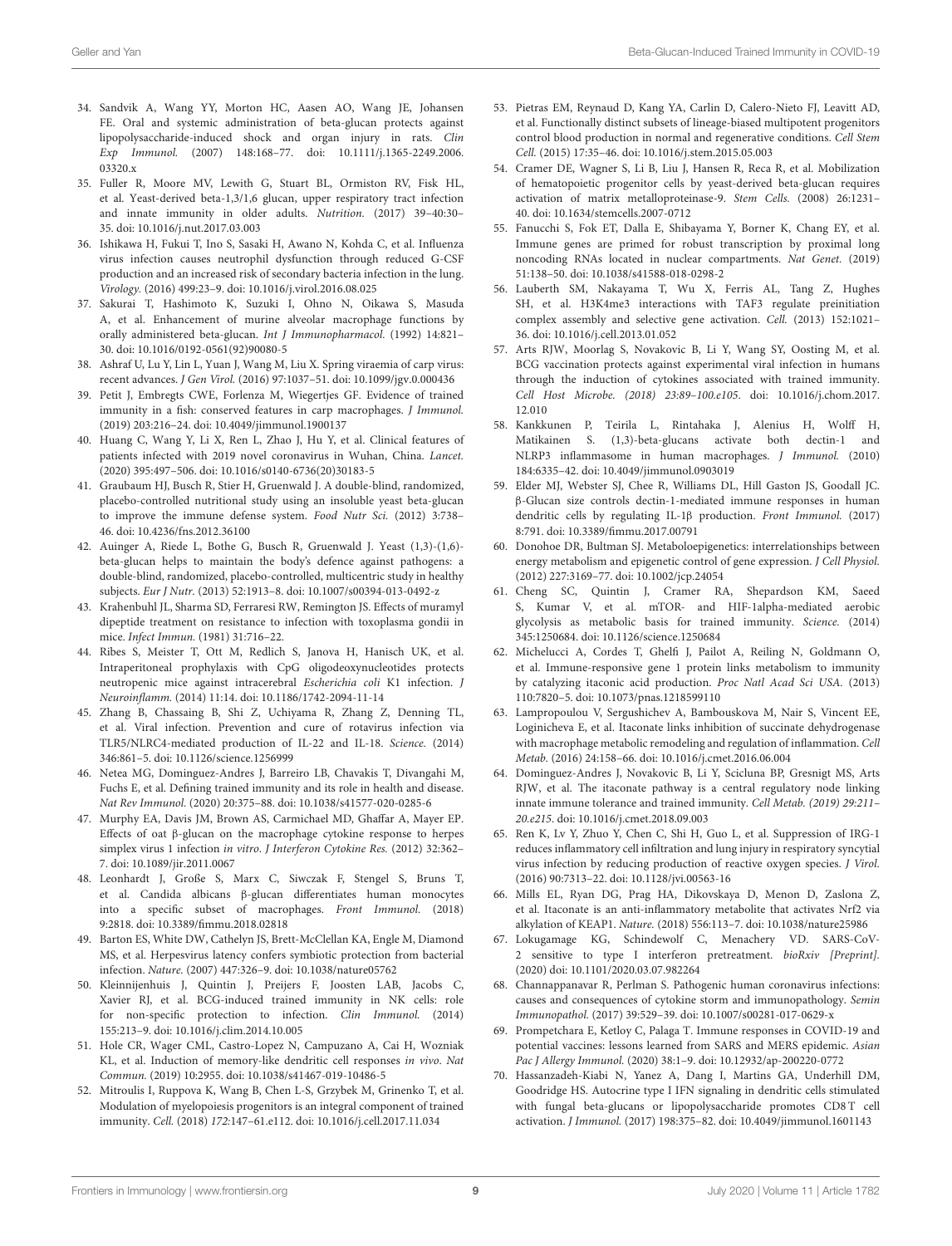- <span id="page-9-0"></span>71. Lu R, Zhao X, Li J, Niu P, Yang B, Wu H, et al. Genomic characterisation and epidemiology of 2019 novel coronavirus: implications for virus origins and receptor binding. Lancet. (2020) 395:565–74. doi: [10.1016/s0140-6736\(20\)30251-8](https://doi.org/10.1016/s0140-6736(20)30251-8)
- <span id="page-9-1"></span>72. Zou X, Chen K, Zou J, Han P, Hao J, Han Z. Single-cell RNAseq data analysis on the receptor ACE2 expression reveals the potential risk of different human organs vulnerable to 2019-nCoV infection. Front Med. [\(2020\) 14:185–92. doi: 10.1007/s11684-020-](https://doi.org/10.1007/s11684-020-0754-0) 0754-0
- <span id="page-9-2"></span>73. Kindler E, Gil-Cruz C, Spanier J, Li Y, Wilhelm J, Rabouw HH, et al. Early endonuclease-mediated evasion of RNA sensing ensures efficient coronavirus replication. PLoS Pathog. (2017) 13:e1006195. doi: [10.1371/journal.ppat.1006195](https://doi.org/10.1371/journal.ppat.1006195)
- <span id="page-9-3"></span>74. Denney L, Ho LP. The role of respiratory epithelium in host defence against influenza virus infection. Biomed J. (2018) 41:218–33. doi: [10.1016/j.bj.2018.08.004](https://doi.org/10.1016/j.bj.2018.08.004)
- <span id="page-9-4"></span>75. Brake SJ, Barnsley K, Lu W, McAlinden KD, Eapen MS, Sohal SS. Smoking upregulates angiotensin-converting enzyme-2 receptor: a potential adhesion site for novel coronavirus SARS-CoV-2 (Covid-19). J Clin Med. (2020) 9:841. doi: [10.3390/jcm9030841](https://doi.org/10.3390/jcm9030841)
- <span id="page-9-5"></span>76. Zhu N, Zhang D, Wang W, Li X, Yang B, Song J, et al. A novel coronavirus from patients with pneumonia in China, 2019. N Engl J Med. (2020) 382:727– 33. doi: [10.1056/NEJMoa2001017](https://doi.org/10.1056/NEJMoa2001017)
- <span id="page-9-6"></span>77. Nainu F, Shiratsuchi A, Nakanishi Y. Induction of apoptosis and subsequent phagocytosis of virus-infected cells as an antiviral mechanism. Front Immunol. (2017) 8:1220. doi: [10.3389/fimmu.2017.01220](https://doi.org/10.3389/fimmu.2017.01220)
- <span id="page-9-7"></span>78. Qi F, Qian S, Zhang S, Zhang Z. Single cell RNA sequencing of 13 human tissues identify cell types and receptors of human coronaviruses. Biochem Biophys Res Commun. [\(2020\) 526:135–40. doi: 10.1016/j.bbrc.2020.](https://doi.org/10.1016/j.bbrc.2020.03.044) 03.044
- <span id="page-9-8"></span>79. Chen G, Wu D, Guo W, Cao Y, Huang D, Wang H, et al. Clinical and immunological features of severe and moderate coronavirus disease 2019. J Clin Invest. (2020) 130:2620–9. doi: [10.1172/jci137244](https://doi.org/10.1172/jci137244)
- 80. Hornick P, Lechler R. Direct and indirect pathways of alloantigen recognition: relevance to acute and chronic allograft rejection. Nephrol Dial Transplant. (1997) 12:1806–10.
- <span id="page-9-9"></span>81. Ji T, Chen HL, Xu J, Wu LN, Li JJ, Chen K, et al. Lockdown contained the spread of 2019 novel coronavirus disease in Huangshi city, China: early epidemiological findings. Clin Infect Dis. (2020). doi: [10.1093/cid/ciaa390.](https://doi.org/10.1093/cid/ciaa390) [Epub ahead of print].
- <span id="page-9-10"></span>82. Chen X, Zhao B, Qu Y, Chen Y, Xiong J, Feng Y, et al. Detectable serum SARS-CoV-2 viral load (RNAaemia) is closely associated with drastically elevated interleukin 6 (IL-6) level in critically ill COVID-19 patients. medRxiv [Preprint]. (2020). doi: [10.1101/2020.02.29.20029520](https://doi.org/10.1101/2020.02.29.20029520)
- <span id="page-9-11"></span>83. Gong J, Dong H, Xia SQ, Huang YZ, Wang D, Zhao Y, et al. Correlation analysis between disease severity and inflammation-related parameters in patients with COVID-19 pneumonia. medRxiv [Preprint]. (2020). doi: [10.1101/2020.02.25.20025643](https://doi.org/10.1101/2020.02.25.20025643)
- <span id="page-9-12"></span>84. Zhao J, Zhao J, Van Rooijen N, Perlman S. Evasion by stealth: inefficient immune activation underlies poor T cell response and severe disease in SARS-CoV-infected mice. PLoS Pathog. (2009) 5:e1000636. doi: [10.1371/journal.ppat.1000636](https://doi.org/10.1371/journal.ppat.1000636)
- <span id="page-9-13"></span>85. Wu A, Peng Y, Huang B, Ding X, Wang X, Niu P, et al. Genome composition and divergence of the novel coronavirus (2019-nCoV) originating in China. Cell Host Microbe. (2020) 27:325–8. doi: [10.1016/j.chom.2020.02.001](https://doi.org/10.1016/j.chom.2020.02.001)
- <span id="page-9-14"></span>86. Liao M, Liu Y, Yuan J, Wen Y, Xu G, Zhao J, et al. The landscape of lung bronchoalveolar immune cells in COVID-19 revealed by single-cell RNA sequencing. medRxiv [Preprint]. [\(2020\). doi: 10.1101/2020.02.23.200](https://doi.org/10.1101/2020.02.23.20026690) 26690
- <span id="page-9-15"></span>87. Yao Y, Jeyanathan M, Haddadi S, Barra NG, Vaseghi-Shanjani M, Damjanovic D, et al. Induction of autonomous memory alveolar macrophages requires T cell help and is critical to trained immunity. Cell. [\(2018\) 175:1634–50.e17. doi: 10.1016/j.cell.2018.](https://doi.org/10.1016/j.cell.2018.09.042) 09.042
- <span id="page-9-16"></span>88. Chaung HC, Huang TC, Yu JH, Wu ML, Chung WB. Immunomodulatory effects of beta-glucans on porcine alveolar macrophages and bone marrow haematopoietic cell-derived dendritic cells. Vet Immunol Immunopathol. (2009) 131:147–57. doi: [10.1016/j.vetimm.2009.04.004](https://doi.org/10.1016/j.vetimm.2009.04.004)
- <span id="page-9-17"></span>89. Chan ASH, Qiu X, Jonas AB, Patchen ML, Bose N. Imprime PGG, a yeast βglucan immunomodulator, has the potential to repolarize human monocytederived M2 macrophages to M1 phenotype. J Immunother Cancer. (2014) 2(Suppl. 3):P191. doi: [10.1186/2051-1426-2-S3-P191](https://doi.org/10.1186/2051-1426-2-S3-P191)
- <span id="page-9-18"></span>90. Agrawal S, Gupta S, Agrawal A. Human dendritic cells activated via dectin-1 are efficient at priming Th17, cytotoxic CD8 T and B cell responses. PLoS ONE. (2010) 5:e13418. doi: [10.1371/journal.pone.0013418](https://doi.org/10.1371/journal.pone.0013418)
- <span id="page-9-19"></span>91. Mehta P, McAuley DF, Brown M, Sanchez E, Tattersall RS, Manson JJ, et al. COVID-19: consider cytokine storm syndromes and immunosuppression. Lancet. (2020) 395:1033–4. doi: [10.1016/S0140-6736\(20\)30628-0](https://doi.org/10.1016/S0140-6736(20)30628-0)
- <span id="page-9-20"></span>92. Qin C, Zhou L, Hu Z, Zhang S, Yang S, Tao Y, et al. Dysregulation of immune response in patients with COVID-19 in Wuhan, China. Clin Infect Dis. (2020) 12:ciaa248. doi: [10.1093/cid/ciaa248](https://doi.org/10.1093/cid/ciaa248)
- <span id="page-9-21"></span>93. Huang KJ, Su IJ, Theron M, Wu YC, Lai SK, Liu CC, et al. An interferongamma-related cytokine storm in SARS patients. J Med Virol. (2005) 75:185– 94. doi: [10.1002/jmv.20255](https://doi.org/10.1002/jmv.20255)
- 94. Giamarellos-Bourboulis EJ, Netea MG, Rovina N, Akinosoglou K, Antoniadou A, Antonakos N, et al. Complex immune dysregulation in COVID-19 patients with severe respiratory failure. Cell Host Microbe. (2020) 27:992–1000.e3. doi: [10.1016/j.chom.2020.04.009](https://doi.org/10.1016/j.chom.2020.04.009)
- <span id="page-9-22"></span>95. McGonagle D, Sharif K, O'Regan A, Bridgewood C. The role of cytokines including interleukin-6 in COVID-19 induced pneumonia and macrophage activation syndrome-like disease. Autoimmun Rev. (2020) 19:102537. doi: [10.1016/j.autrev.2020.102537](https://doi.org/10.1016/j.autrev.2020.102537)
- <span id="page-9-23"></span>96. Zhou F, Yu T, Du R, Fan G, Liu Y, Liu Z, et al. Clinical course and risk factors for mortality of adult inpatients with COVID-19 in Wuhan, China: a retrospective cohort study. Lancet. (2020) 395:1054– 62. doi: [10.1016/s0140-6736\(20\)30566-3](https://doi.org/10.1016/s0140-6736(20)30566-3)
- <span id="page-9-24"></span>97. Thevarajan I, Nguyen THO, Koutsakos M, Druce J, Caly L, van de Sandt CE, et al. (2020). Breadth of concomitant immune responses prior to patient recovery: a case report of non-severe COVID-19. Nat Med. 26:453– 5. doi: [10.1038/s41591-020-0819-2](https://doi.org/10.1038/s41591-020-0819-2)
- <span id="page-9-25"></span>98. Chen XY, Yan BX, Man XY. TNFα inhibitor may be effective for severe COVID-19: learning from toxic epidermal necrolysis. Ther Adv Respir Dis. (2020) 14:1753466620926800. doi: [10.1177/1753466620926800](https://doi.org/10.1177/1753466620926800)
- <span id="page-9-26"></span>99. Fu B, Xu X, Wei H. Why tocilizumab could be an effective treatment for severe COVID-19? J Transl Med. (2020) 18:164. doi: [10.1186/s12967-020-02339-3](https://doi.org/10.1186/s12967-020-02339-3)
- <span id="page-9-27"></span>100. Dong Y, Mo X, Hu Y, Qi X, Jiang F, Jiang Z, et al. Epidemiology of COVID-19 among children in China. Pediatrics. (2020) 145:e20200702. doi: [10.1542/peds.2020-0702](https://doi.org/10.1542/peds.2020-0702)
- <span id="page-9-28"></span>101. Du RH, Liang LR, Yang CQ, Wang W, Cao TZ, Li M, et al. Predictors of mortality for patients with COVID-19 pneumonia caused by SARS-CoV-2: a prospective cohort study. Eur Respir J. (2020) 55:e2000524. doi: [10.1183/13993003.00524-2020](https://doi.org/10.1183/13993003.00524-2020)
- <span id="page-9-29"></span>102. Li M, Yao D, Zeng X, Kasakovski D, Zhang Y, Chen S, et al. Age related human T cell subset evolution and senescence. Immun Ageing. (2019) 16:24. doi: [10.1186/s12979-019-0165-8](https://doi.org/10.1186/s12979-019-0165-8)
- <span id="page-9-30"></span>103. Quinn KM, Fox A, Harland KL, Russ BE, Li J, Nguyen THO, et al. Agerelated decline in primary CD8<sup>+</sup> T cell responses is associated with the development of senescence in virtual memory CD8<sup>+</sup> T cells. Cell Rep. (2018) 23:3512–24. doi: [10.1016/j.celrep.2018.05.057](https://doi.org/10.1016/j.celrep.2018.05.057)
- <span id="page-9-31"></span>104. Caruso C, Accardi G, Virruso C, Candore G. Sex, gender and immunosenescence: a key to understand the different lifespan between men and women? Immun Ageing. (2013) 10:20. doi: [10.1186/1742-4933-10-20](https://doi.org/10.1186/1742-4933-10-20)
- <span id="page-9-32"></span>105. Meo SA, Al-Khlaiwi T, Usmani AM, Meo AS, Klonoff DC, Hoang TD. Biological and epidemiological trends in the prevalence and mortality due to outbreaks of novel coronavirus COVID-19. J King Saud Univ Sci. (2020) 34:2495–9. doi: [10.1016/j.jksus.2020.04.004](https://doi.org/10.1016/j.jksus.2020.04.004)
- <span id="page-9-33"></span>106. de Bree LCJ, Koeken V, Joosten LAB, Aaby P, Benn CS, van Crevel R, et al. Non-specific effects of vaccines: current evidence and potential implications. Semin Immunol. (2018) 39:35–43. doi: [10.1016/j.smim.2018.06.002](https://doi.org/10.1016/j.smim.2018.06.002)
- <span id="page-9-34"></span>107. Kandasamy R, Voysey M, McQuaid F, de Nie K, Ryan R, Orr O, et al. Nonspecific immunological effects of selected routine childhood immunisations: systematic review. BMJ. (2016) 355:i5225. doi: [10.1136/bmj.i5225](https://doi.org/10.1136/bmj.i5225)
- <span id="page-9-35"></span>108. Hegarty PK, Sfakianos JP, Giannarini G, DiNardo AR, Kamat AM. COVID-19 and bacillus calmette-guérin: what is the link? Eur Urol Oncol. (2020) 3, 259–61. doi: [10.1016/j.euo.2020.04.001](https://doi.org/10.1016/j.euo.2020.04.001)